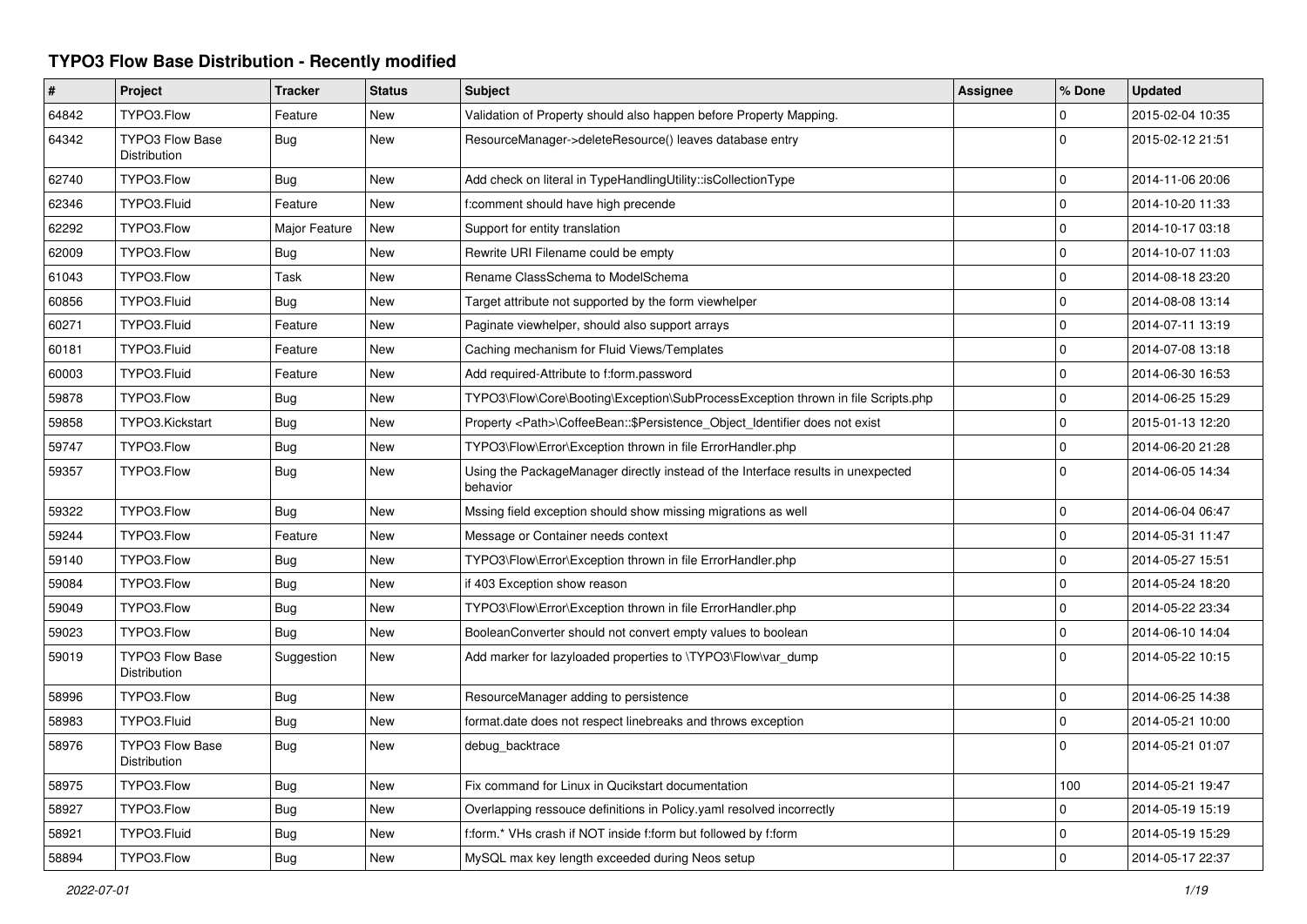| $\pmb{\#}$ | Project                                | <b>Tracker</b> | <b>Status</b> | <b>Subject</b>                                                                                      | <b>Assignee</b> | % Done              | <b>Updated</b>   |
|------------|----------------------------------------|----------------|---------------|-----------------------------------------------------------------------------------------------------|-----------------|---------------------|------------------|
| 58852      | TYPO3.Flow                             | Bug            | New           | TYPO3\Flow\Security\Exception\AccessDeniedException should clarify which action<br>fails to execute |                 | 0                   | 2014-05-16 09:36 |
| 58744      | TYPO3.Flow                             | Bug            | New           | Can not split configuration in settings yaml                                                        |                 | 0                   | 2014-05-14 12:06 |
| 58622      | TYPO3.Flow                             | Feature        | New           | Clearer Exception: Array to string conversion                                                       |                 | 0                   | 2016-06-13 18:15 |
| 58579      | TYPO3.Flow                             | Feature        | New           | Adding own environment constants to Flow                                                            |                 | 50                  | 2014-05-06 22:14 |
| 58408      | TYPO3.Flow                             | Task           | New           | Disable manualy persisting                                                                          |                 | 0                   | 2014-05-02 10:58 |
| 58184      | TYPO3.Flow                             | Major Feature  | New           | HTTP request argument building for different use cases                                              |                 | $\mathbf 0$         | 2014-04-25 11:30 |
| 58153      | TYPO3.Flow                             | Bug            | New           | Session - Scope, Property with interface annotation fails at wakeup                                 |                 | 0                   | 2014-04-24 12:46 |
| 57972      | TYPO3.Flow                             | Bug            | New           | Missing @ManyToOne in example for resource                                                          |                 | 0                   | 2014-04-16 06:32 |
| 57885      | TYPO3.Fluid                            | <b>Bug</b>     | New           | Inputs are cleared from a second form if the first form produced a vallidation error                |                 | 0                   | 2014-04-14 00:00 |
| 57815      | TYPO3.Flow                             | Bug            | New           | Invalid resources are saved in the persistent resources folder                                      |                 | $\pmb{0}$           | 2014-04-10 22:02 |
| 57796      | TYPO3.Flow                             | Bug            | New           | $XLIFF$ Fails if $id ==$ nodedata                                                                   |                 | $\mathbf 0$         | 2014-04-09 21:43 |
| 57763      | TYPO3.Flow                             | Feature        | New           | Allow controller / package / action as params in<br>\TYPO3\Fluid\ViewHelpers\Form\ButtonViewHelper  |                 | $\mathbf 0$         | 2014-04-09 12:43 |
| 57450      | TYPO3.Flow                             | Bug            | New           | International E-Mail addresses (umlauts, etc.) are not validated correctly                          |                 | 0                   | 2014-04-30 14:58 |
| 57437      | TYPO3.Flow                             | Bug            | New           | Composer package replacement is not supported                                                       |                 | 0                   | 2014-03-30 23:12 |
| 57374      | TYPO3.Flow                             | Bug            | New           | Persisted entities saved in session are not resolved                                                |                 | 0                   | 2014-04-03 09:43 |
| 56916      | TYPO3.Flow                             | Feature        | New           | Support PATCH request method as of RFC5789                                                          |                 | 0                   | 2014-03-14 16:50 |
| 56859      | <b>TYPO3 Flow Base</b><br>Distribution | Bug            | New           | PHP Warning: TYPO3_Flow_Error_Exception.php not present in Data/Temporary                           |                 | 0                   | 2014-03-13 10:30 |
| 56744      | TYPO3.Flow                             | Feature        | <b>New</b>    | stay logged in                                                                                      |                 | 0                   | 2014-03-27 12:17 |
| 56602      | TYPO3.Flow                             | Major Feature  | New           | Handling Of Multi Identity Entities                                                                 |                 | 0                   | 2014-04-09 13:10 |
| 56573      | TYPO3.Flow                             | Bug            | New           | Converting by Flow\Identity                                                                         |                 | 0                   | 2014-04-09 13:10 |
| 56556      | TYPO3.Flow                             | Feature        | New           | support has Property and is Property                                                                |                 | $\mathbf 0$         | 2014-04-08 00:34 |
| 56555      | TYPO3.Kickstart                        | <b>Bug</b>     | New           | Kickstart creates wrong labels in New.html                                                          |                 | 0                   | 2014-03-04 21:33 |
| 56544      | TYPO3.Flow                             | Bug            | New           | FLOW Exception on tar package inclusion via composer                                                |                 | 0                   | 2014-03-20 14:38 |
| 56486      | TYPO3.Flow                             | Feature        | New           | Optimize the ObjectManager for performance                                                          |                 | 0                   | 2014-03-04 17:33 |
| 56237      | TYPO3.Fluid                            | Task           | New           | in-line (Condition) View Helpers should not evaluate on parsing                                     |                 | 0                   | 2014-02-24 13:47 |
| 56107      | TYPO3.Flow                             | Bug            | New           | Property mapping configuration only supports one wildcard at a time                                 |                 | 0                   | 2014-02-19 10:33 |
| 56036      | TYPO3.Flow                             | Feature        | New           | Optimize autoloading                                                                                |                 | 0                   | 2014-03-03 11:15 |
| 55958      | TYPO3.Flow                             | Task           | New           | RFC: Use PHP 5.4 closure features for direct ObjectAccess                                           |                 | $\mathbf 0$         | 2014-02-13 14:30 |
| 55957      | TYPO3.Flow                             | Task           | New           | RFC: Optimize AOP proxies                                                                           |                 | $\mathsf{O}\xspace$ | 2014-02-28 14:44 |
| 55954      | TYPO3.Flow                             | Bug            | New           | Associations to ValueObjects should not be cascade all'd                                            |                 | $\mathbf 0$         | 2015-02-05 11:00 |
| 55953      | TYPO3.Flow                             | Task           | New           | Repair and streamline ValueObject support                                                           |                 | 50                  | 2015-02-16 00:30 |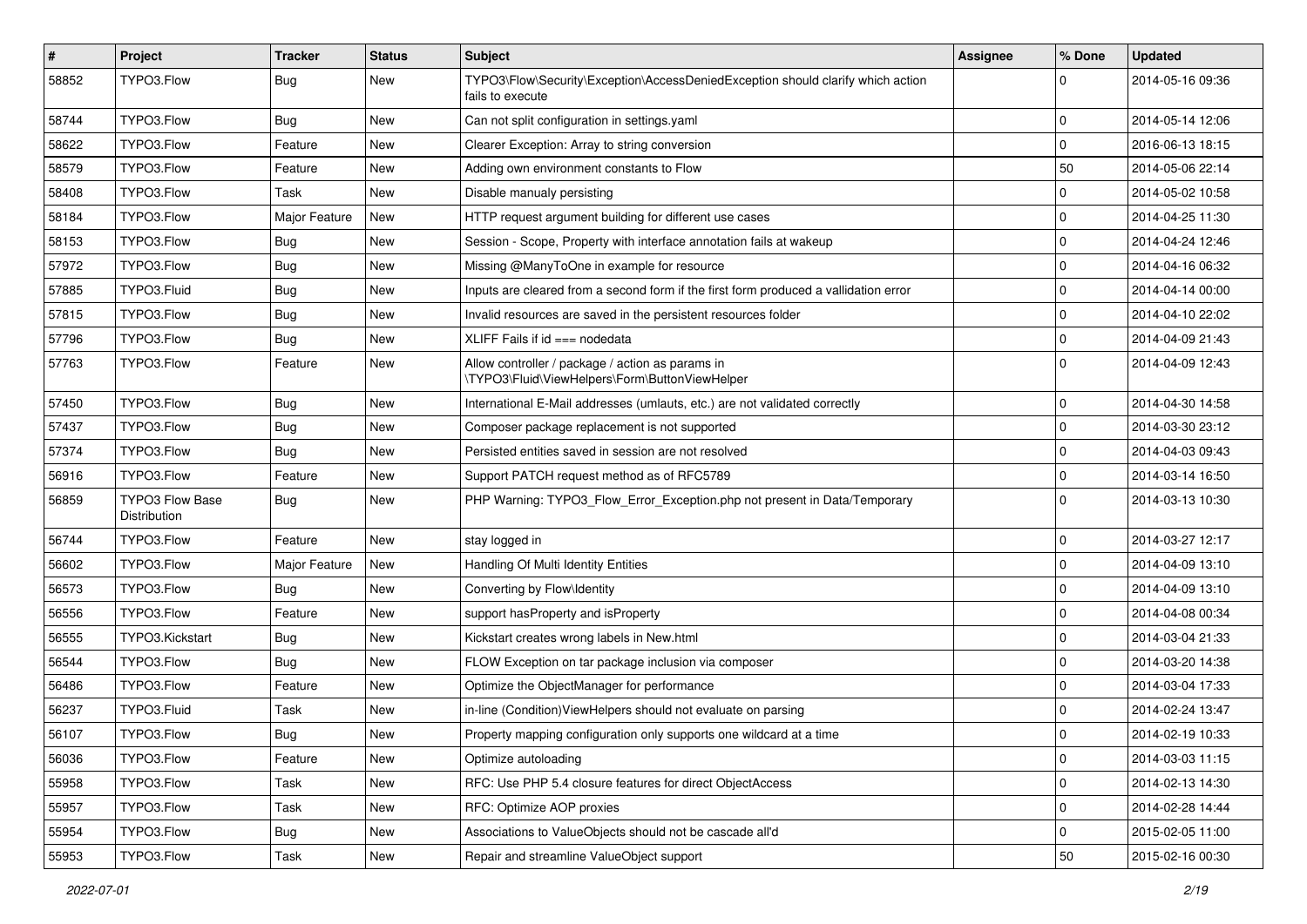| $\vert$ # | Project                                | <b>Tracker</b> | <b>Status</b> | Subject                                                                                                              | <b>Assignee</b> | % Done      | <b>Updated</b>   |
|-----------|----------------------------------------|----------------|---------------|----------------------------------------------------------------------------------------------------------------------|-----------------|-------------|------------------|
| 55937     | TYPO3.Flow                             | Bug            | New           | FlashMessage queue is lost                                                                                           |                 | $\Omega$    | 2014-02-12 17:03 |
| 55831     | TYPO3.Flow                             | Feature        | <b>New</b>    | Different scenarios for session settings                                                                             |                 | $\Omega$    | 2014-02-10 11:21 |
| 55719     | TYPO3.Flow                             | Feature        | New           | Support additional Resource Folders                                                                                  |                 | $\Omega$    | 2014-02-06 11:38 |
| 55199     | TYPO3.Flow                             | Feature        | New           | Avoid Buffering of Shell output                                                                                      |                 | $\Omega$    | 2014-03-31 12:34 |
| 54744     | TYPO3.Flow                             | Bug            | New           | System.log contains many NOTICE Flow The argument "workspace" declared in<br>pointcut does not exist in method TYPO3 |                 | $\Omega$    | 2014-02-12 09:07 |
| 54593     | <b>TYPO3 Flow Base</b><br>Distribution | Bug            | <b>New</b>    | ini_get return value has changed for PHP >=5.3.0 -> changed check-implementation<br>needed!                          |                 | $\Omega$    | 2013-12-25 02:48 |
| 54589     | TYPO3.Flow                             | Bug            | <b>New</b>    | Role parent is not removed from roles MM table                                                                       |                 | $\Omega$    | 2013-12-24 15:32 |
| 54549     | TYPO3.Flow                             | <b>Bug</b>     | New           | PackageManager::createPackage is incompatible to PackageManagerInterface                                             |                 | $\Omega$    | 2013-12-21 14:42 |
| 54458     | TYPO3.Flow                             | Bug            | New           | Missing Version Number in packages                                                                                   |                 | $\mathbf 0$ | 2013-12-28 18:13 |
| 54451     | TYPO3.Flow                             | <b>Bug</b>     | New           | No functionality at Apache environments with suexec                                                                  |                 | $\Omega$    | 2014-01-01 18:22 |
| 54446     | TYPO3.Flow                             | Bug            | New           | Cache filebackend 'include once'                                                                                     |                 | $\Omega$    | 2014-01-29 15:22 |
| 54403     | <b>TYPO3 Flow Base</b><br>Distribution | Bug            | New           | Resources remade when parent record updated                                                                          |                 | $\Omega$    | 2013-12-13 22:39 |
| 54381     | TYPO3.Flow                             | Bug            | New           | TYPO3\Flow\Core\Booting\Exception\SubProcessException thrown in file Scripts.php                                     |                 | $\mathbf 0$ | 2014-02-06 11:14 |
| 54373     | <b>TYPO3 Flow Base</b><br>Distribution | Task           | New           | Rename Arrays::removeEmptyElementsRecursively to removeNullElementsRecursively                                       |                 | $\Omega$    | 2013-12-13 09:35 |
| 54284     | TYPO3.Fluid                            | Bug            | New           | Default Option for Switch/Case VH                                                                                    |                 | $\Omega$    | 2013-12-08 14:28 |
| 54181     | TYPO3.Flow                             | <b>Bug</b>     | New           | Use date_default_timezone_get() instead of ini_get('date.timezone')                                                  |                 | $\Omega$    | 2015-06-01 18:54 |
| 54046     | TYPO3.Flow                             | Bug            | New           | Removal of ValueObjects from a ManyToMany relationship is not possible                                               |                 | $\mathbf 0$ | 2015-02-05 11:01 |
| 53971     | TYPO3.Kickstart                        | Feature        | New           | Login functionality                                                                                                  |                 | $\Omega$    | 2013-12-16 10:39 |
| 53961     | <b>TYPO3 Flow Base</b><br>Distribution | <b>Bug</b>     | New           | Composer installer scripts create a .Packages folder                                                                 |                 | 0           | 2013-11-28 13:06 |
| 53851     | TYPO3.Flow                             | Bug            | <b>New</b>    | TYPO3\Flow\Core\Booting\Exception\SubProcessException thrown in file Scripts.php                                     |                 | $\Omega$    | 2014-01-01 00:00 |
| 53790     | TYPO3 Flow Base<br><b>Distribution</b> | Bug            | <b>New</b>    | Translation handling in Flashmessages is inconsistent to Validation errors                                           |                 | $\Omega$    | 2013-11-20 10:46 |
| 53620     | TYPO3.Flow                             | <b>Bug</b>     | <b>New</b>    | Move Classes/TYPO3/Flow/Composer to own Package                                                                      |                 | $\Omega$    | 2014-01-01 16:02 |
| 53533     | TYPO3.Flow                             | Bug            | <b>New</b>    | Class reflection assumes reverse PSR-0, can lead to fail in autoloader                                               |                 | $\Omega$    | 2013-11-11 21:05 |
| 53224     | TYPO3.Flow                             | Bug            | <b>New</b>    | Constructor in subclass breaks call chain leading to missing identifier / uuid                                       |                 | $\Omega$    | 2013-10-30 12:06 |
| 53180     | TYPO3 Flow Base<br>Distribution        | <b>Bug</b>     | New           | InjectSettings doesnt work on inheritance (Level 2)                                                                  |                 | $\Omega$    | 2013-11-26 21:46 |
| 53177     | TYPO3.Flow                             | Feature        | New           | entity resource policy value support for `this`                                                                      |                 | $\mathbf 0$ | 2014-05-20 09:22 |
| 52945     | TYPO3.Flow                             | <b>Bug</b>     | New           | Excluded classes should only be excluded from reflection but still autoloaded                                        |                 | $\mathbf 0$ | 2013-10-19 12:52 |
| 52938     | TYPO3 Flow Base<br>Distribution        | <b>Bug</b>     | New           | Resource stream wrapper doesn't work with foreign package                                                            |                 | $\mathbf 0$ | 2013-10-18 10:31 |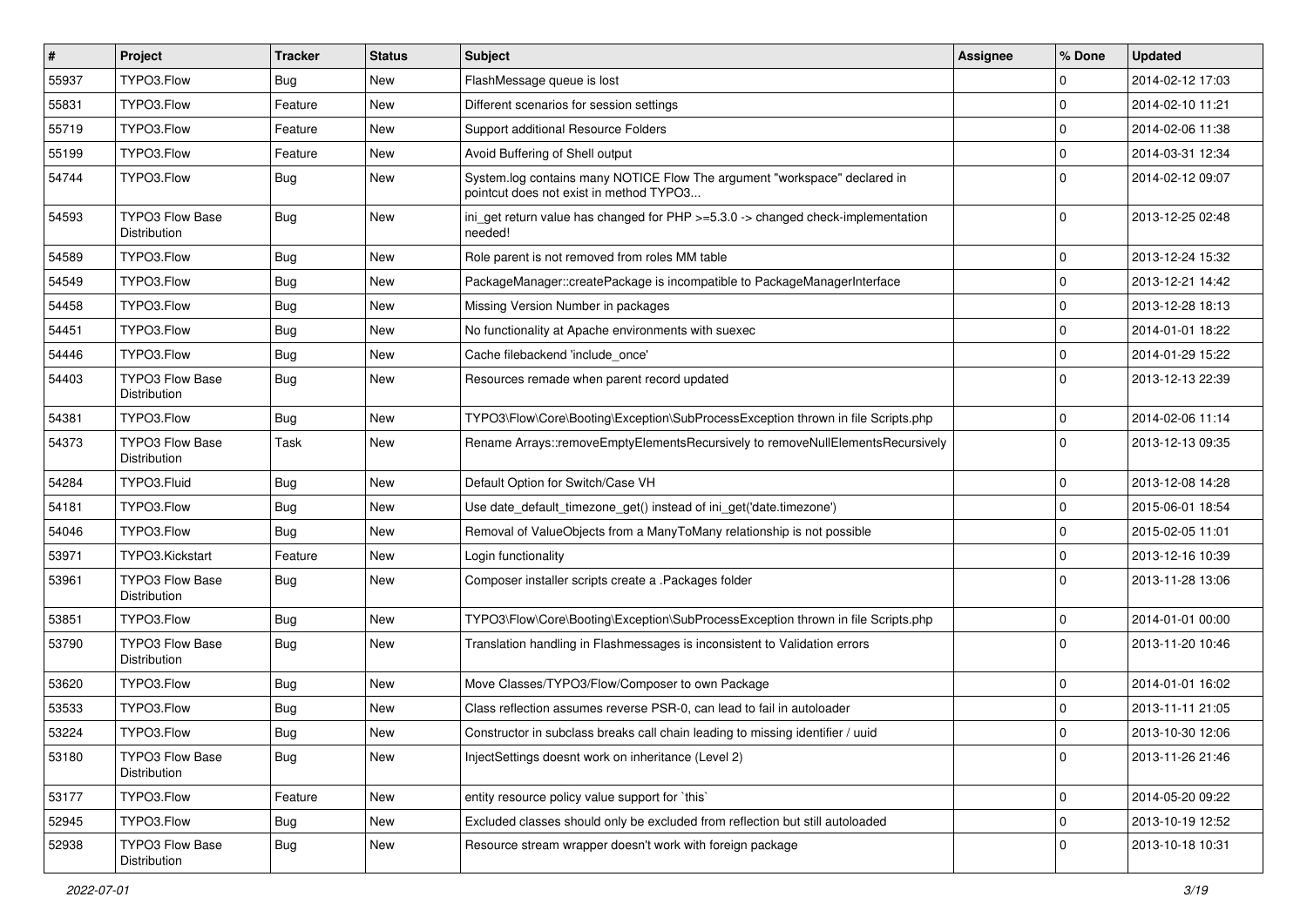| $\vert$ # | Project                                | <b>Tracker</b> | <b>Status</b> | <b>Subject</b>                                                                                         | <b>Assignee</b> | % Done              | <b>Updated</b>   |
|-----------|----------------------------------------|----------------|---------------|--------------------------------------------------------------------------------------------------------|-----------------|---------------------|------------------|
| 52909     | TYPO3.Flow                             | Bug            | New           | Class Loader fallback to non-proxy hides fatal errors                                                  |                 | 0                   | 2013-10-17 11:24 |
| 52591     | TYPO3.Fluid                            | Bug            | New           | The Pagination Widget broken for joined objects                                                        |                 | 0                   | 2013-10-07 21:59 |
| 52590     | TYPO3.Flow                             | Feature        | New           | Provide a way to get the Doctrine QueryBuilder                                                         |                 | 0                   | 2013-10-11 10:39 |
| 52526     | <b>TYPO3 Flow Base</b><br>Distribution | Bug            | New           | Unfinished programming of DateTime converter                                                           |                 | $\Omega$            | 2013-10-04 10:36 |
| 52509     | <b>TYPO3 Flow Base</b><br>Distribution | Bug            | New           | Child-Object's Identifier get's lost on Form-Submission with Validation Error                          |                 | 0                   | 2013-10-03 16:18 |
| 52430     | TYPO3.Flow                             | Bug            | New           | Cannot convert from UUID to auto-increment ID                                                          |                 | 0                   | 2013-10-01 15:48 |
| 52419     | TYPO3.Fluid                            | Bug            | New           | Wrong PHPDocs notation for default value inline f:translate viewhelper                                 |                 | 0                   | 2013-10-01 09:10 |
| 52185     | TYPO3.Flow                             | Bug            | New           | PositionalArraySorter should detect recursive dependencies                                             |                 | 0                   | 2013-09-23 13:02 |
| 52014     | TYPO3.Flow                             | Bug            | New           | Migration makes fields NOT NULL even though not true                                                   |                 | 0                   | 2013-10-15 18:27 |
| 52005     | TYPO3.Flow                             | Bug            | New           | TYPO3\Flow\Error\Exception thrown in file ErrorHandler.php                                             |                 | $\mathbf 0$         | 2013-09-14 14:22 |
| 51847     | TYPO3.Flow                             | Bug            | New           | Overiding controller actions with other required parameter sets results in fatal error.                |                 | 0                   | 2013-09-09 10:54 |
| 51763     | TYPO3.Flow                             | Bug            | New           | HttpRequest always returns content of the current request                                              |                 | 0                   | 2015-02-20 12:53 |
| 51704     | TYPO3.Flow                             | Bug            | <b>New</b>    | TYPO3\Flow\Error\Exception thrown in file ErrorHandler.php                                             |                 | $\mathbf 0$         | 2013-09-17 08:42 |
| 51530     | TYPO3.Flow                             | Task           | New           | Improve speed of Files::readDirectoryRecursively using RecursiveDirectoryIterator?                     |                 | $\mathbf 0$         | 2013-08-29 19:49 |
| 51489     | TYPO3.Flow                             | Bug            | New           | Doctrine\Common\Annotations\AnnotationException thrown in file<br>AnnotationException.php              |                 | 0                   | 2014-02-06 10:20 |
| 51459     | TYPO3.Flow                             | Feature        | <b>New</b>    | Allow catching of particular exceptions on property mapping                                            |                 | 0                   | 2013-10-22 13:44 |
| 51312     | TYPO3.Flow                             | <b>Bug</b>     | New           | Default php error handler generates warning (when loading<br>TYPO3\Flow\Error\Exception class)         |                 | $\Omega$            | 2013-08-24 16:07 |
| 51286     | TYPO3.Flow                             | Task           | New           | Custom error views should introduce a controller context somehow                                       |                 | 0                   | 2013-08-23 11:24 |
| 51277     | TYPO3.Fluid                            | Feature        | New           | ViewHelper context should be aware of actual file occurrence                                           |                 | $\mathbf 0$         | 2013-08-23 08:43 |
| 51188     | TYPO3.Flow                             | Bug            | New           | Doctrine does not respect AOP-injected properties                                                      |                 | 0                   | 2013-12-07 11:13 |
| 51183     | <b>TYPO3 Flow Base</b><br>Distribution | Task           | New           | CLI improvements                                                                                       |                 | 50                  | 2015-02-25 17:45 |
| 51120     | TYPO3.Flow                             | Bug            | New           | \TYPO3\Flow\Core\Booting::buildSubprocessCommand - wrong command if passed<br>more than one parameters |                 | $\Omega$            | 2013-12-11 16:33 |
| 51100     | TYPO3.Fluid                            | Feature        | New           | Links with absolute URI should have the option of URI Scheme                                           |                 | 0                   | 2013-08-16 12:06 |
| 50901     | TYPO3.Flow                             | Feature        | New           | @IgnoreValidation also for class fields                                                                |                 | $\Omega$            | 2014-02-21 10:01 |
| 50869     | TYPO3.Flow                             | <b>Bug</b>     | New           | key() invoked on object                                                                                |                 | $\mathsf{O}\xspace$ | 2013-08-07 13:18 |
| 50382     | TYPO3.Flow                             | Task           | New           | Impossible to use arguments in CLI that are added by overriding<br>initializeCommandMethodArguments()  |                 | $\mathbf 0$         | 2013-08-19 14:32 |
| 50342     | TYPO3.Flow                             | <b>Bug</b>     | New           | PropertyMapper: Use of interface method before implementation check                                    |                 | 0                   | 2013-07-23 16:42 |
| 50262     | TYPO3.Flow                             | Feature        | New           | Add Keywords to composer Json                                                                          |                 | $\pmb{0}$           | 2013-07-21 22:49 |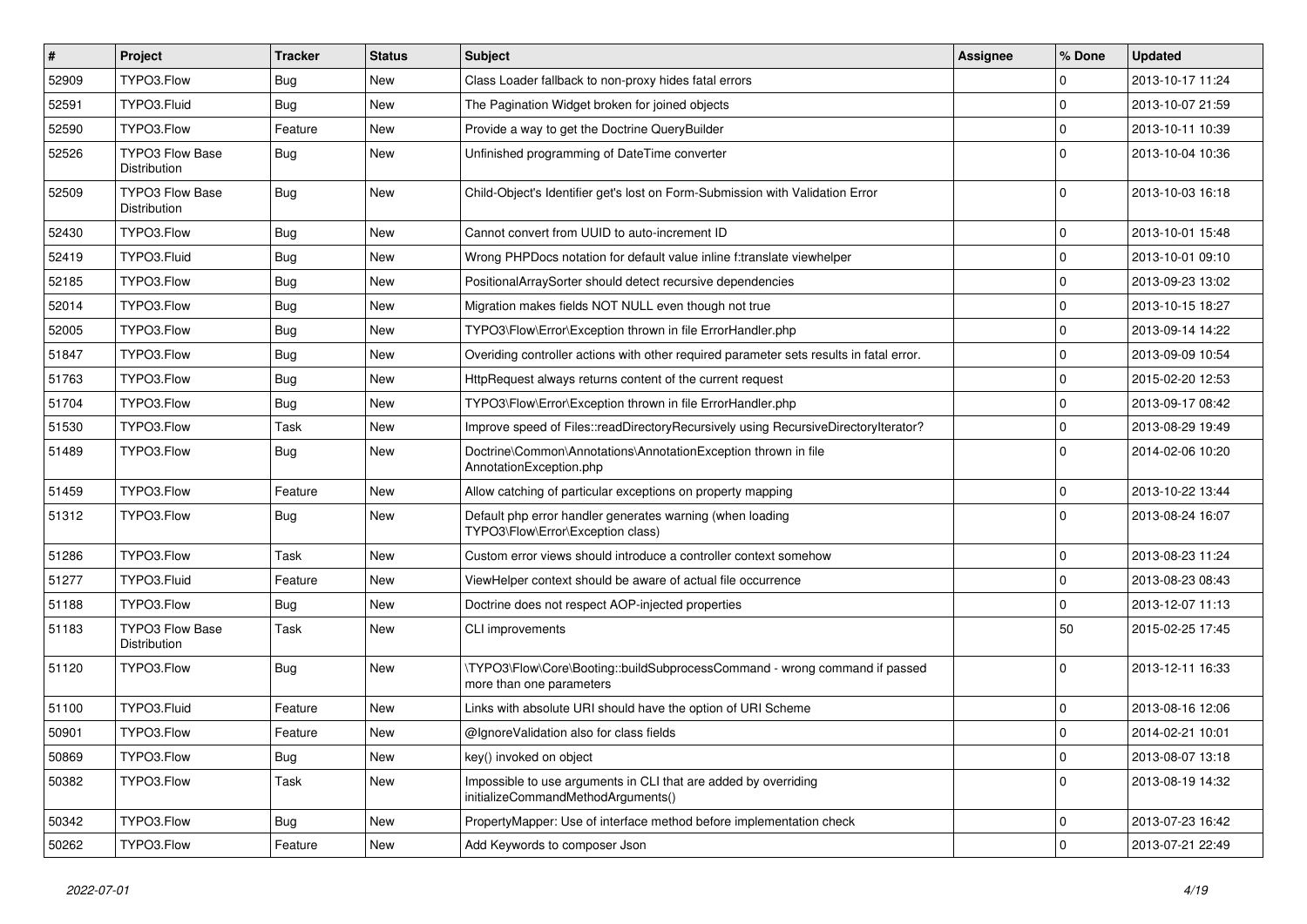| $\sharp$ | Project                                | <b>Tracker</b> | <b>Status</b> | <b>Subject</b>                                                                                                                                    | <b>Assignee</b> | % Done         | <b>Updated</b>   |
|----------|----------------------------------------|----------------|---------------|---------------------------------------------------------------------------------------------------------------------------------------------------|-----------------|----------------|------------------|
| 50255    | <b>TYPO3 Flow Base</b><br>Distribution | Bug            | <b>New</b>    | Different collations runnig migrate/update                                                                                                        |                 | $\Omega$       | 2013-11-16 23:05 |
| 49801    | TYPO3.Flow                             | Bug            | <b>New</b>    | TYPO3\Flow\Security\Exception\AccessDeniedException thrown in file<br>TYPO3_Flow_Security_Authorization_AccessDecisionVoterManager.php            |                 | $\Omega$       | 2013-07-09 04:53 |
| 49780    | TYPO3.Flow                             | <b>Bug</b>     | New           | Roles are not synchronized                                                                                                                        |                 | $\mathbf 0$    | 2013-07-08 10:11 |
| 49600    | TYPO3.Fluid                            | Bug            | New           | f:form tag shown as a HTML on frontend                                                                                                            |                 | $\mathbf 0$    | 2013-12-04 13:04 |
| 49423    | TYPO3.Flow                             | Bug            | New           | Role name and packageKey are not accessible                                                                                                       |                 | $\mathbf 0$    | 2013-09-05 10:26 |
| 49373    | TYPO3.Flow                             | Bug            | New           | Methods policy with key "Controllers" is ignored                                                                                                  |                 | 0              | 2013-06-24 10:03 |
| 49372    | TYPO3.Flow                             | Bug            | <b>New</b>    | ObjectConverter ignores implemented interface when mapping subtype                                                                                |                 | $\mathbf 0$    | 2013-06-24 09:24 |
| 49050    | TYPO3.Flow                             | Feature        | New           | Allow Subqueries in QueryInterface                                                                                                                |                 | 0              | 2013-06-12 10:43 |
| 49039    | TYPO3.Flow                             | Feature        | New           | RFC: Use PSR-3 logger interface in Flow                                                                                                           |                 | $\mathbf 0$    | 2013-07-10 15:19 |
| 49038    | TYPO3.Fluid                            | Bug            | New           | form.select does not select the first item if prependOptionValue is used                                                                          |                 | $\Omega$       | 2013-06-11 22:11 |
| 48873    | TYPO3.Flow                             | Bug            | New           | Error when calling resourceManager->deleteResource on unpublished Resource                                                                        |                 | $\Omega$       | 2013-06-05 13:46 |
| 48862    | TYPO3.Flow                             | Feature        | New           | Possibility to exclude package from file monitoring                                                                                               |                 | $\Omega$       | 2013-06-05 10:03 |
| 48430    | TYPO3.Flow                             | Bug            | New           | Default validator-messages are not correctly formatted                                                                                            |                 | $\Omega$       | 2013-05-22 00:36 |
| 48429    | TYPO3.Flow                             | <b>Bug</b>     | New           | Remove- and update-actions on repository are not persisted                                                                                        |                 | $\Omega$       | 2013-05-24 18:44 |
| 48409    | TYPO3.Flow                             | Feature        | New           | Introduce new Annotation "Slot" for wiring signal and slots                                                                                       |                 | $\Omega$       | 2013-05-23 19:02 |
| 48355    | TYPO3.Fluid                            | Feature        | <b>New</b>    | Assign output of viewhelper to template variable for further processing.                                                                          |                 | $\Omega$       | 2013-07-06 18:05 |
| 48093    | TYPO3.Flow                             | Bug            | New           | AbstractCompositeValidators memory consumption continuously grow                                                                                  |                 | $\mathbf 0$    | 2013-05-21 11:49 |
| 47951    | TYPO3.Flow                             | Feature        | <b>New</b>    | Warn if persistence stack is not empty at the end of a get-request                                                                                |                 | $\Omega$       | 2013-05-21 13:28 |
| 47950    | TYPO3.Flow                             | Bug            | <b>New</b>    | import of remote resources                                                                                                                        |                 | $\Omega$       | 2013-05-21 11:52 |
| 47818    | TYPO3.Welcome                          | Bug            | <b>New</b>    | Wrong link on Welcome screen                                                                                                                      |                 | $\mathbf 0$    | 2013-05-02 12:01 |
| 47669    | TYPO3.Fluid                            | Task           | <b>New</b>    | FormViewHelper does not define the default request method                                                                                         |                 | $\mathbf 0$    | 2013-04-28 16:39 |
| 47638    | <b>TYPO3 Flow Base</b><br>Distribution | Bug            | <b>New</b>    | Delete a ValueObject by its identity                                                                                                              |                 | $\overline{0}$ | 2013-04-27 13:14 |
| 47637    | <b>TYPO3 Flow Base</b><br>Distribution | Bug            | New           | Property with @ORM\Column(nullable=true,type="decimal",scale=2) results as type<br>"string" in Collection Objects and not as expected as "double" |                 | $\Omega$       | 2013-04-27 12:14 |
| 47601    | <b>TYPO3 Flow Base</b><br>Distribution | <b>Bug</b>     | New           | Template Path of Submodules contains lowercase Namespace                                                                                          |                 | $\Omega$       | 2013-04-26 14:33 |
| 47487    | TYPO3.Flow                             | <b>Bug</b>     | New           | Functional test classes in package without classes are not compiled                                                                               |                 | $\pmb{0}$      | 2013-05-21 12:19 |
| 47456    | TYPO3.Flow                             | Feature        | New           | ManyToOne and OneToOne Relations of Objects passed as Action Argument are<br>loaded automatically                                                 |                 | $\Omega$       | 2013-08-28 15:11 |
| 47429    | TYPO3.Flow                             | Bug            | New           | Global policy files no longer allowed                                                                                                             |                 | $\mathbf 0$    | 2013-07-14 19:20 |
| 47419    | <b>TYPO3 Flow Base</b><br>Distribution | <b>Bug</b>     | <b>New</b>    | Composer issues                                                                                                                                   |                 | $\Omega$       | 2013-08-14 15:34 |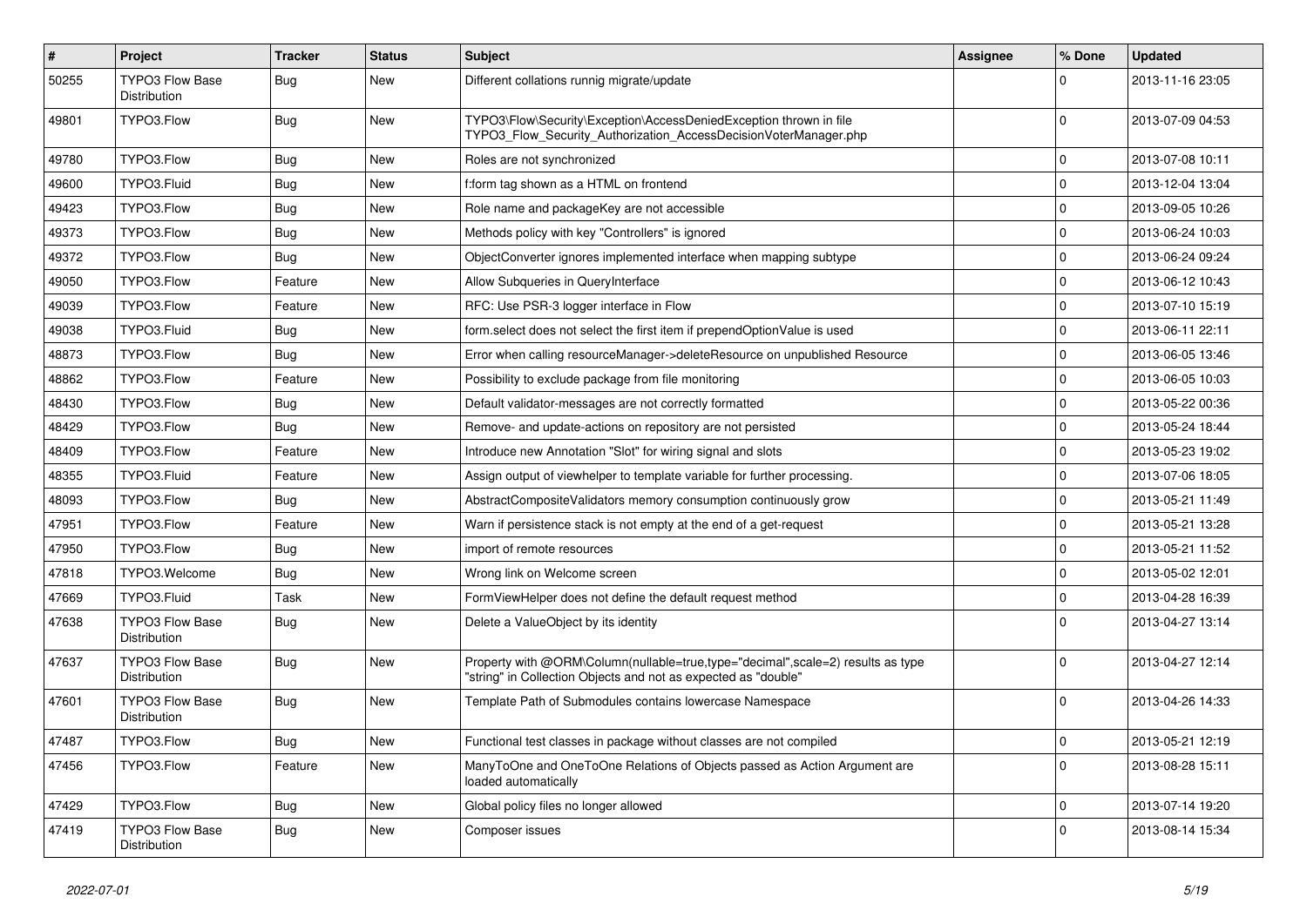| $\vert$ # | Project                                | <b>Tracker</b> | <b>Status</b> | <b>Subject</b>                                                                                          | Assignee | ∣% Done        | <b>Updated</b>   |
|-----------|----------------------------------------|----------------|---------------|---------------------------------------------------------------------------------------------------------|----------|----------------|------------------|
| 47404     | TYPO3.Flow                             | Feature        | New           | Add getters and setters methods for introduced properties                                               |          | $\mathbf 0$    | 2013-05-21 13:28 |
| 47273     | TYPO3.Flow                             | Feature        | <b>New</b>    | Support mapping properties with differing types for setter and property                                 |          | $\Omega$       | 2013-05-21 13:28 |
| 47075     | TYPO3.Flow                             | Feature        | New           | Make Exception more meaningful                                                                          |          | l 0            | 2013-05-21 13:28 |
| 47073     | TYPO3.Flow                             | Bug            | New           | Cookie causes Error after Update                                                                        |          | 0              | 2014-12-16 11:59 |
| 47052     | <b>TYPO3 Flow Base</b><br>Distribution | Bug            | New           | Clear doctrine caches after migration applied                                                           |          | $\Omega$       | 2013-04-08 18:30 |
| 46910     | TYPO3.Flow                             | Feature        | New           | Composer integration - PackageStates.php                                                                |          | $\Omega$       | 2013-05-21 13:28 |
| 46816     | TYPO3.Flow                             | Feature        | New           | Add xcache cache backend                                                                                |          | l 0            | 2013-05-21 13:28 |
| 46716     | TYPO3.Flow                             | Bug            | New           | Empty class names in DependencyInjection proxy code when using Caches /<br>Factory-created dependencies |          | $\Omega$       | 2013-05-21 13:22 |
| 46545     | TYPO3.Fluid                            | Feature        | New           | Better support for arrays in options of SelectViewHelper                                                |          | 0              | 2013-03-22 13:35 |
| 46318     | TYPO3.Flow                             | Feature        | New           | [caching framework] Extend cache interface to handle multiple entries                                   |          | 0              | 2013-03-15 12:19 |
| 46216     | TYPO3.Flow                             | Feature        | New           | Add wincache cache backend                                                                              |          | $\mathbf{0}$   | 2013-03-12 20:55 |
| 46120     | TYPO3.Flow                             | Bug            | New           | Important step missing in the installation chapter                                                      |          | $\mathbf 0$    | 2013-03-08 10:23 |
| 46066     | TYPO3.Flow                             | Bug            | New           | Currency formatter uses wrong format for ISO 4217 currency codes                                        |          | $\Omega$       | 2013-03-06 16:29 |
| 46050     | TYPO3.Flow                             | Feature        | New           | To decouple log file writing at Logger->logException                                                    |          | 0              | 2013-03-05 21:43 |
| 46011     | TYPO3.Flow                             | Task           | New           | Validate annotation with missing type should throw useful error                                         |          | $\Omega$       | 2013-03-04 12:42 |
| 46010     | TYPO3.Flow                             | Bug            | New           | Generating a DiscriminatorMap with base class in different namespace does not work                      |          | $\mathbf 0$    | 2013-03-04 12:30 |
| 46009     | TYPO3.Flow                             | Task           | New           | Improve error message for missing class in Flow annotation driver                                       |          | 0              | 2013-03-04 12:25 |
| 45917     | TYPO3.Flow                             | Bug            | New           | RoutePartHandler transliteration must be improved                                                       |          | l 0            | 2014-02-17 09:13 |
| 45669     | TYPO3.Flow                             | Bug            | <b>New</b>    | PersistentObjectConverter does not convert ValueObjects by __ identity                                  |          | $\mathbf 0$    | 2013-02-20 17:59 |
| 45640     | TYPO3.Flow                             | Bug            | New           | Every relation is set to cascade=all if the related entity is no aggregate root                         |          | $\mathbf 0$    | 2013-02-20 15:31 |
| 45623     | TYPO3.Flow                             | Bug            | New           | SQL error when calling TYPO3.Blog Setup controller                                                      |          | $\Omega$       | 2013-02-21 12:16 |
| 45611     | TYPO3.Flow                             | Bug            | New           | Destruction of session after logout should be configurable                                              |          | $\mathbf 0$    | 2013-02-19 16:41 |
| 45409     | TYPO3.Flow                             | Feature        | New           | Support validation of abstract nested properties                                                        |          | $\Omega$       | 2013-05-21 13:28 |
| 45394     | TYPO3.Fluid                            | Task           | <b>New</b>    | Forwardport Unit test for standalone view                                                               |          | $\mathbf{0}$   | 2013-02-11 22:39 |
| 45386     | TYPO3.Flow                             | Bug            | New           | Package::buildArrayOfClassFiles tries to determine class names from file paths                          |          | $\overline{0}$ | 2013-02-11 19:54 |
| 45384     | TYPO3.Fluid                            | <b>Bug</b>     | New           | Persisted entity object in widget-configuration cannot be deserialized (after reload)                   |          | $\Omega$       | 2013-08-14 15:35 |
| 45272     | TYPO3.Flow                             | <b>Bug</b>     | New           | Related Value Objects get deleted by default cascading                                                  |          | 0              | 2013-02-08 13:50 |
| 45249     | TYPO3.Flow                             | <b>Bug</b>     | New           | Update composer project-create command listing                                                          |          | 0              | 2013-02-07 15:17 |
| 45153     | TYPO3.Fluid                            | Feature        | New           | f:be.menus.actionMenuItem - Detection of the current select option is insufficient                      |          | 0              | 2013-02-04 23:17 |
| 45103     | TYPO3.Flow                             | Feature        | New           | Make static resource URI generation available outside of Fluid                                          |          | 0              | 2013-02-03 13:16 |
| 45041     | TYPO3.Flow                             | <b>Bug</b>     | New           | Set file permissions doesnt work                                                                        |          | 0              | 2013-08-14 15:35 |
| 44891     | TYPO3.Flow                             | Feature        | New           | Routes should be able to enforce http/https protocol                                                    |          | 0              | 2014-05-14 19:55 |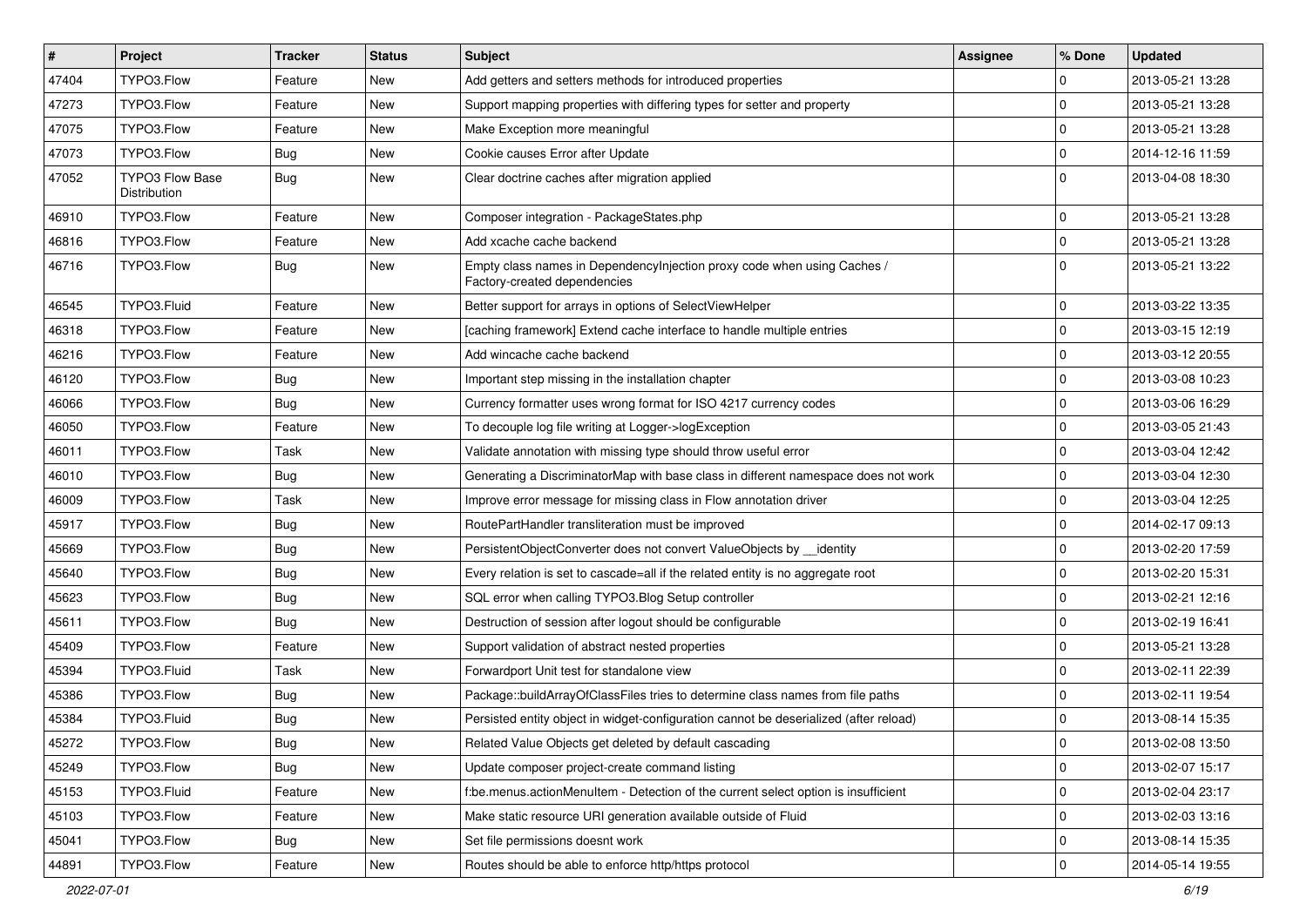| $\vert$ # | Project                                | <b>Tracker</b> | <b>Status</b> | Subject                                                                       | <b>Assignee</b> | % Done              | <b>Updated</b>   |
|-----------|----------------------------------------|----------------|---------------|-------------------------------------------------------------------------------|-----------------|---------------------|------------------|
| 44738     | TYPO3.Flow                             | Feature        | New           | Re-Validation of argument's custom validators                                 |                 | $\mathbf 0$         | 2013-01-23 09:19 |
| 44684     | TYPO3 Flow Base<br><b>Distribution</b> | <b>Bug</b>     | New           | Authorization header redirect in .htaccess strips the Basic-prefix            |                 | $\Omega$            | 2014-09-16 23:41 |
| 44563     | TYPO3.Flow                             | Feature        | <b>New</b>    | Logged in users via HTTP Basic always get re-authenticated                    |                 | $\mathbf 0$         | 2013-01-16 11:28 |
| 44361     | TYPO3.Flow                             | Bug            | <b>New</b>    | TYPO3\Flow\I18n\Formatter\DatetimeFormatter - caching DATETIME type           |                 | $\mathbf 0$         | 2013-08-14 15:35 |
| 44244     | TYPO3.Flow                             | <b>Bug</b>     | New           | defaultOrderings aren't applied on related objects                            |                 | $\mathbf 0$         | 2013-01-09 18:41 |
| 44186     | TYPO3.Flow                             | <b>Bug</b>     | New           | Request does not accept custom Content-Type                                   |                 | $\mathbf 0$         | 2013-08-14 15:35 |
| 44185     | TYPO3.Flow                             | Bug            | New           | XML body always need a root node                                              |                 | $\mathbf 0$         | 2013-08-14 15:35 |
| 44184     | TYPO3.Flow                             | <b>Bug</b>     | New           | Request arguments are not merged correctly for single object actions          |                 | $\mathbf 0$         | 2013-08-14 15:35 |
| 44148     | TYPO3.Flow                             | Bug            | <b>New</b>    | Documentation for executeCommand() needs clarification                        |                 | 0                   | 2013-08-14 15:35 |
| 44123     | TYPO3.Flow                             | Feature        | New           | Make the "Flow requires the PHP setting "date.timezone"" error more beautiful |                 | $\pmb{0}$           | 2013-12-25 01:55 |
| 44078     | TYPO3 Flow Base<br>Distribution        | Task           | New           | Probably false behavior in symlinked environment                              |                 | $\Omega$            | 2012-12-18 13:17 |
| 43993     | TYPO3.Flow                             | Task           | New           | Warn when no migrations are found at all during doctrine: migrate             |                 | 0                   | 2012-12-14 09:30 |
| 43967     | TYPO3.Flow                             | <b>Bug</b>     | <b>New</b>    | Error in evaluating orphanRemoval in Flow Annotation driver                   |                 | $\mathbf 0$         | 2013-01-03 11:00 |
| 43947     | TYPO3.Flow                             | Bug            | New           | Redirect to login after Session timeout                                       |                 | $\mathbf 0$         | 2012-12-13 12:35 |
| 43841     | TYPO3.Flow                             | Feature        | New           | Add package support to validation errors                                      |                 | $\mathbf 0$         | 2012-12-10 16:20 |
| 43572     | TYPO3.Flow                             | Feature        | New           | Uri should support manipulation of query arguments                            |                 | $\mathbf 0$         | 2012-12-04 09:55 |
| 43541     | TYPO3.Flow                             | <b>Bug</b>     | New           | Incomplete classes path detection for PSR-0                                   |                 | $\pmb{0}$           | 2013-08-14 15:35 |
| 43072     | TYPO3.Fluid                            | Task           | New           | Remove TOKENS for adding templates fallback in Backporter                     |                 | $\mathbf 0$         | 2012-11-18 14:20 |
| 43071     | TYPO3.Fluid                            | Task           | New           | Remove TOKENS for adding fallback teplates in B                               |                 | $\mathbf 0$         | 2012-11-18 14:22 |
| 42743     | TYPO3.Fluid                            | Task           | <b>New</b>    | Remove inline style for hidden form fields                                    |                 | $\mathbf 0$         | 2012-11-06 23:09 |
| 42606     | TYPO3.Flow                             | <b>Bug</b>     | <b>New</b>    | Content Security with nested objects                                          |                 | $\mathbf 0$         | 2012-12-13 12:35 |
| 42520     | TYPO3.Flow                             | <b>Bug</b>     | New           | Cache must be flushed globally for package state changes                      |                 | $\mathbf 0$         | 2015-02-25 17:45 |
| 42465     | TYPO3.Flow                             | Task           | New           | Document i18n settings                                                        |                 | $\pmb{0}$           | 2013-08-14 15:35 |
| 42408     | TYPO3 Flow Base<br>Distribution        | Story          | New           | Locale Detection / Selection                                                  |                 | $\Omega$            | 2013-06-11 13:31 |
| 42407     | TYPO3 Flow Base<br>Distribution        | Story          | New           | Asset Management                                                              |                 | $\Omega$            | 2012-10-26 09:02 |
| 42397     | TYPO3.Fluid                            | Feature        | New           | Missing viewhelper for general links                                          |                 | $\pmb{0}$           | 2012-10-25 19:20 |
| 42240     | TYPO3.Eel                              | Task           | New           | Make Eel usable outside of TYPO3 Flow                                         |                 | $\mathbf 0$         | 2012-10-21 12:32 |
| 42101     | TYPO3.Flow                             | <b>Bug</b>     | New           | Proxyclasses are not rebuild in Development context unless cache is empty     |                 | $\mathsf{O}\xspace$ | 2013-08-14 15:35 |
| 41843     | TYPO3 Flow Base<br>Distribution        | <b>Bug</b>     | New           | Composer and rename issues (umbrella issue)                                   |                 | 60                  | 2013-01-15 17:19 |
| 41496     | TYPO3.Flow                             | Bug            | New           | Upload identical Resources, deleting fails                                    |                 | $\mathbf 0$         | 2012-10-01 17:57 |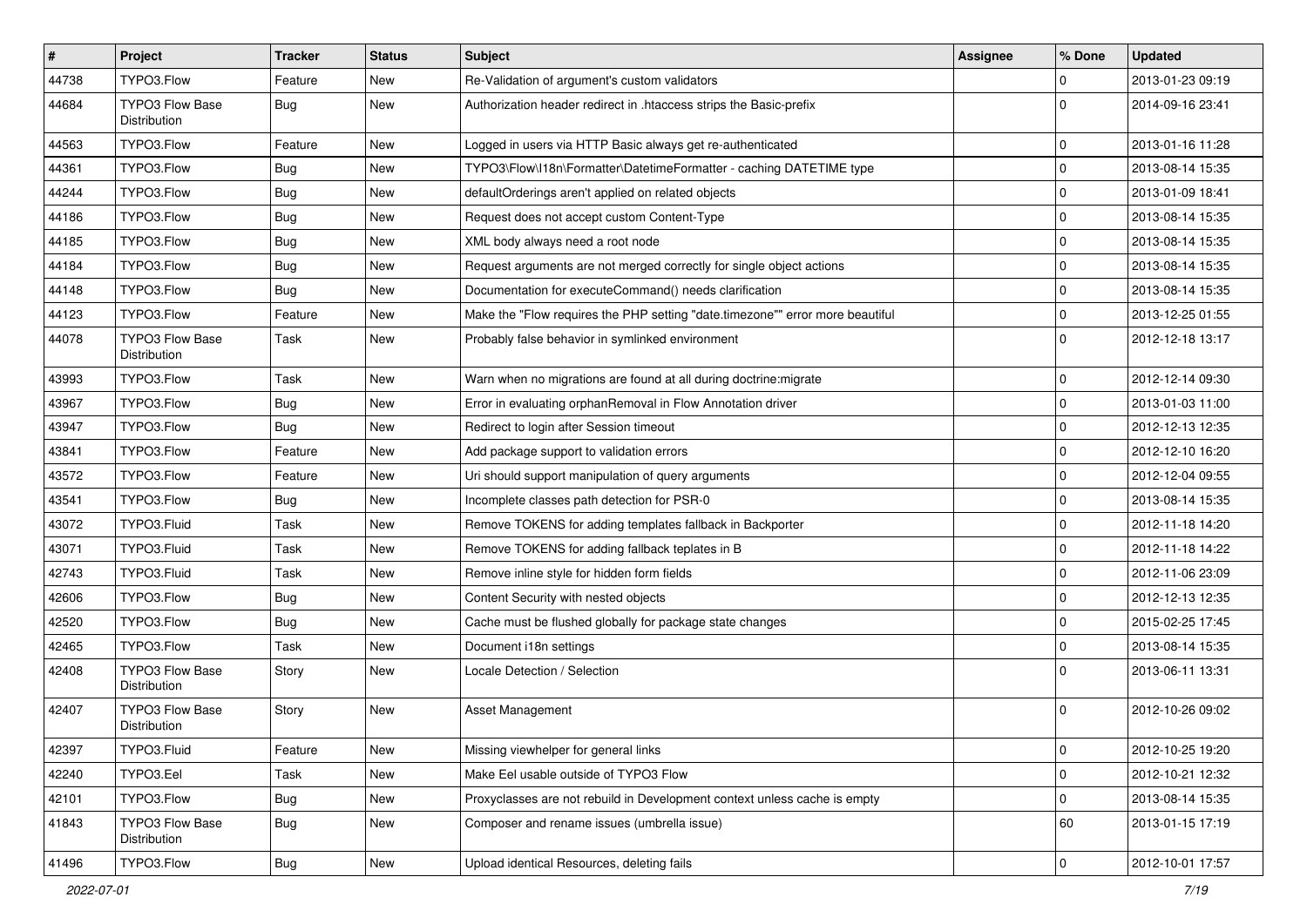| $\vert$ # | Project                         | <b>Tracker</b> | <b>Status</b> | Subject                                                                                              | <b>Assignee</b> | % Done              | <b>Updated</b>   |
|-----------|---------------------------------|----------------|---------------|------------------------------------------------------------------------------------------------------|-----------------|---------------------|------------------|
| 41420     | TYPO3.Flow                      | Feature        | New           | Support entity versioning                                                                            |                 | $\mathbf 0$         | 2012-09-27 14:11 |
| 41148     | TYPO3.Flow                      | <b>Bug</b>     | <b>New</b>    | Converting of ValueObjects                                                                           |                 | $\mathbf 0$         | 2012-12-13 12:35 |
| 40854     | TYPO3.Flow                      | Task           | New           | Update security documentation (authentication in 1.2)                                                |                 | $\mathbf 0$         | 2013-08-14 15:35 |
| 40283     | TYPO3.Flow                      | <b>Bug</b>     | <b>New</b>    | New constructor in grandparent class not called                                                      |                 | $\mathbf 0$         | 2012-12-13 12:35 |
| 40081     | TYPO3.Fluid                     | Feature        | New           | Allow assigned variables as keys in arrays                                                           |                 | $\mathbf 0$         | 2013-10-02 09:38 |
| 40064     | TYPO3.Fluid                     | Bug            | New           | Multiselect is not getting persisted                                                                 |                 | $\mathbf 0$         | 2014-03-27 22:12 |
| 39990     | TYPO3.Fluid                     | <b>Bug</b>     | New           | Same form twice in one template: hidden fields for empty values are only rendered once               |                 | $\mathbf 0$         | 2012-08-20 11:21 |
| 39936     | TYPO3.Fluid                     | Feature        | New           | registerTagAttribute should handle default values                                                    |                 | $\mathbf 0$         | 2013-01-21 23:29 |
| 39791     | TYPO3.Flow                      | Bug            | New           | Reflection data of old aspect is not removed                                                         |                 | $\pmb{0}$           | 2013-08-14 15:40 |
| 39790     | TYPO3.Kickstart                 | Feature        | <b>New</b>    | Allow forward slashes where backslashes need to be specified                                         |                 | 0                   | 2012-08-14 09:28 |
| 39788     | TYPO3.Flow                      | Feature        | New           | RFC: Repository based NotExistsValidator                                                             |                 | $\mathbf 0$         | 2012-08-14 16:14 |
| 39674     | TYPO3.Flow                      | Bug            | <b>New</b>    | \TYPO3\FLOW3\var_dump behaves weird in controller actions doing return                               |                 | $\mathbf 0$         | 2012-08-10 10:09 |
| 39432     | TYPO3 Flow Base<br>Distribution | Task           | New           | Clarify introducing properties                                                                       |                 | $\Omega$            | 2012-07-31 23:34 |
| 39414     | TYPO3.Flow                      | <b>Bug</b>     | <b>New</b>    | Security Documentation                                                                               |                 | $\mathbf 0$         | 2012-12-15 21:41 |
| 39096     | TYPO3.Flow                      | Bug            | New           | Unnecessary compile invoked in non production context?                                               |                 | $\mathbf 0$         | 2013-08-14 15:35 |
| 39088     | TYPO3.Flow                      | Feature        | New           | Add a sgnalslot before compilation                                                                   |                 | $\mathbf 0$         | 2012-12-11 10:30 |
| 38980     | TYPO3.Flow                      | Bug            | New           | ActionController: behavior of required arguments is not consistent                                   |                 | $\mathbf 0$         | 2014-05-27 14:14 |
| 38875     | TYPO3 Flow Base<br>Distribution | Suggestion     | New           | Have a Translator object available in action controllers                                             |                 | $\Omega$            | 2012-07-11 15:00 |
| 38379     | TYPO3.Eel                       | Feature        | New           | Implement a Eel-ViewHelper                                                                           |                 | $\mathbf 0$         | 2013-04-08 11:03 |
| 38369     | TYPO3.Fluid                     | <b>Bug</b>     | <b>New</b>    | Resource ViewHelpers should not fall back to request package                                         |                 | $\mathbf 0$         | 2012-06-25 15:55 |
| 38222     | TYPO3.Flow                      | Feature        | <b>New</b>    | Step execution signals with concrete name                                                            |                 | $\mathbf 0$         | 2013-02-21 16:39 |
| 38130     | TYPO3.Fluid                     | Feature        | New           | Checkboxes and multiple select fields should have an assignable default value                        |                 | $\mathbf 0$         | 2012-06-17 09:54 |
| 37846     | TYPO3.Flow                      | Feature        | New           | Should be able to declare more than one controllerObjectName per requestPatterns                     |                 | $\mathbf 0$         | 2012-06-11 11:10 |
| 37831     | TYPO3.Flow                      | Task           | New           | Evaluate using PHP 5.4's internal web server for Functional Testing                                  |                 | $\mathbf 0$         | 2012-06-08 09:27 |
| 37619     | TYPO3.Fluid                     | Bug            | New           | Fatal Error when using variable in name attribute of Section ViewHelper                              |                 | 0                   | 2012-05-30 23:17 |
| 37571     | TYPO3.Flow                      | <b>Bug</b>     | New           | Inherited proxies fail when implementing __clone                                                     |                 | $\mathbf 0$         | 2012-06-04 12:15 |
| 37564     | TYPO3.Flow                      | <b>Bug</b>     | New           | Validation of Parent Object containing properties of type ManyToOne and ManyToMany<br>to same Target |                 | 0                   | 2012-05-29 11:55 |
| 37473     | TYPO3.Flow                      | <b>Bug</b>     | New           | Subsequent Exceptions related to Doctrine Entity Manager makes it snap shut                          |                 | $\mathsf{O}\xspace$ | 2012-10-25 10:29 |
| 37316     | TYPO3.Flow                      | <b>Bug</b>     | New           | Use findBestMatchingLocale instead of getDefaultLocale?                                              |                 | $\pmb{0}$           | 2012-05-20 09:35 |
| 37279     | TYPO3.Flow                      | Feature        | New           | Request PropertyMapping                                                                              |                 | $\pmb{0}$           | 2012-05-18 16:06 |
| 36955     | TYPO3.Flow                      | Feature        | New           | Add type filter to var_dump()                                                                        |                 | 0                   | 2012-05-08 16:39 |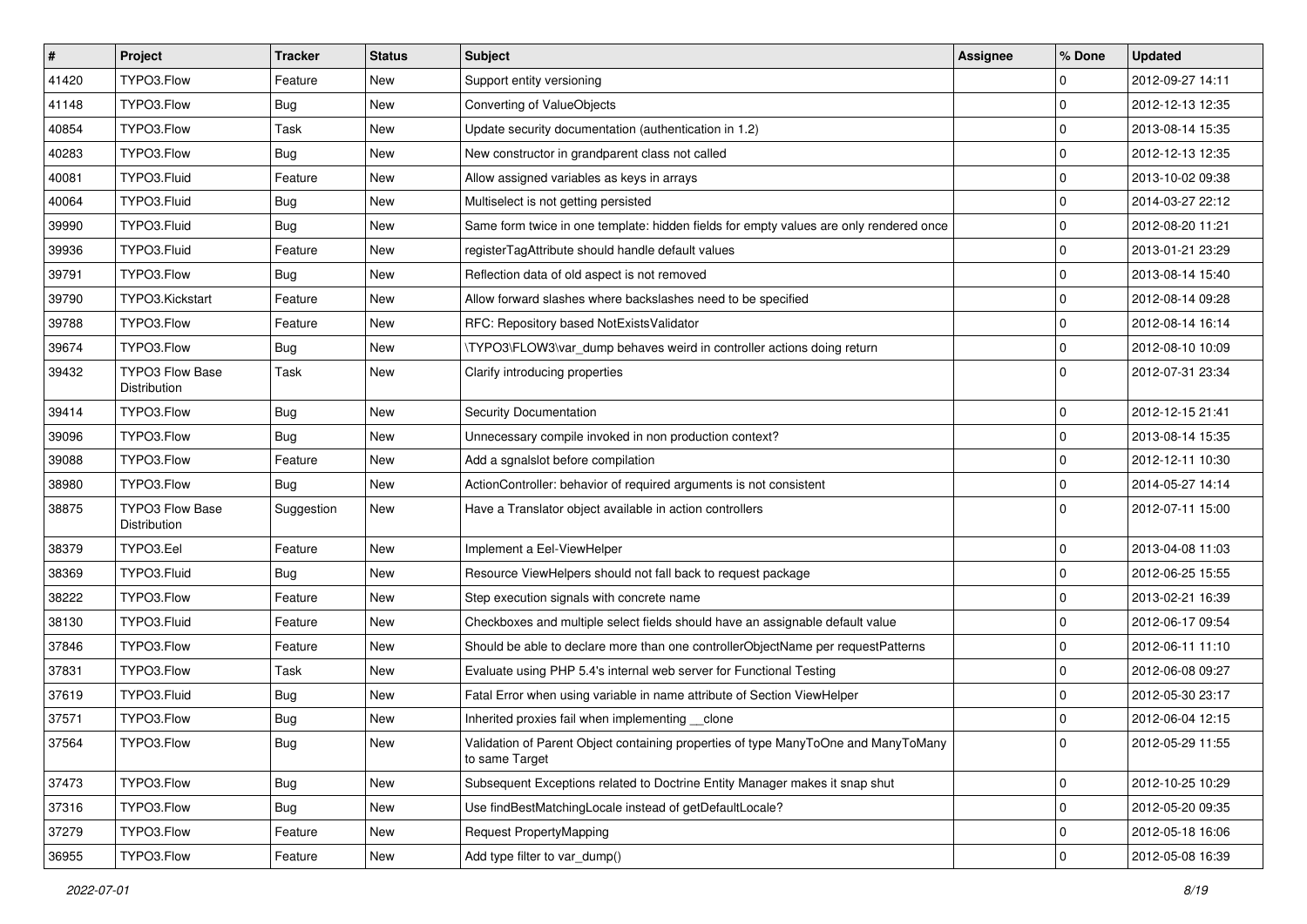| $\sharp$ | Project                                | Tracker    | <b>Status</b> | Subject                                                                                              | <b>Assignee</b> | % Done         | <b>Updated</b>   |
|----------|----------------------------------------|------------|---------------|------------------------------------------------------------------------------------------------------|-----------------|----------------|------------------|
| 36804    | TYPO3.Flow                             | <b>Bug</b> | New           | Orphaned entities within aggregates are not removed                                                  |                 | $\mathbf 0$    | 2012-05-03 11:54 |
| 36655    | TYPO3.Fluid                            | <b>Bug</b> | <b>New</b>    | Pagination Links                                                                                     |                 | $\mathbf 0$    | 2012-06-23 22:18 |
| 36634    | TYPO3.Flow                             | <b>Bug</b> | New           | Reconstituted entities do not have their properties set when initializeObject() is called            |                 | $\mathbf 0$    | 2012-04-26 21:28 |
| 36633    | TYPO3.Flow                             | <b>Bug</b> | New           | Reconstituted entities should not have the FLOW3_Persistence_clone property set                      |                 | $\mathbf 0$    | 2012-04-26 21:24 |
| 36559    | TYPO3.Fluid                            | Feature    | <b>New</b>    | New widget progress bar                                                                              |                 | $\mathbf 0$    | 2012-04-25 15:11 |
| 36510    | TYPO3.Flow                             | Feature    | New           | <b>Firewall Redirect?</b>                                                                            |                 | $\mathbf 0$    | 2012-04-24 12:57 |
| 36509    | TYPO3.Flow                             | Feature    | New           | redirectToUri to an uri with acl forces a 403 because of missing csrf token.                         |                 | $\mathbf 0$    | 2012-04-24 12:44 |
| 36508    | TYPO3.Flow                             | Bug        | New           | AuthenticationProvider Request Patterns                                                              |                 | $\mathbf 0$    | 2012-04-24 12:39 |
| 36495    | TYPO3.Flow                             | Bug        | New           | HTTP Response is sent before persistence preventing Exceptions to be displayed on<br>redirect        |                 | $\Omega$       | 2012-04-24 00:28 |
| 36410    | TYPO3.Fluid                            | Feature    | New           | Allow templates to send arguments back to layout                                                     |                 | $\mathbf 0$    | 2012-08-13 11:46 |
| 35970    | TYPO3.Flow                             | Task       | New           | Improve performance of Utility/Arrays::integerExplode by using array_map                             |                 | $\pmb{0}$      | 2012-04-13 15:38 |
| 35831    | TYPO3.Flow                             | Bug        | New           | Deleting or unpublishing of a resource deletes all published symlinks<br>(Web/_Resources/Persistent) |                 | $\mathbf 0$    | 2012-04-11 09:31 |
| 35783    | TYPO3.Flow                             | Feature    | <b>New</b>    | Lifecycle method after property mapping                                                              |                 | $\mathbf 0$    | 2012-04-08 21:01 |
| 35781    | TYPO3.Flow                             | Feature    | New           | Model validation                                                                                     |                 | $\mathbf 0$    | 2012-04-08 17:06 |
| 35720    | TYPO3.Flow                             | <b>Bug</b> | New           | Access denied Exception for widget links to actions with a policy                                    |                 | $\mathbf 0$    | 2012-10-25 14:08 |
| 35709    | TYPO3.Flow                             | Task       | <b>New</b>    | Implement global Command aliases                                                                     |                 | $\mathbf 0$    | 2013-08-19 14:33 |
| 35388    | TYPO3.Flow                             | Feature    | New           | Use the current package as default for translations within controllers                               |                 | $\mathbf 0$    | 2013-12-03 23:12 |
| 35083    | TYPO3.Flow                             | <b>Bug</b> | New           | involving SecurityContext in Widget's __wakeup situation leads to an exception                       |                 | $\mathbf 0$    | 2012-03-21 13:06 |
| 34816    | TYPO3.Flow                             | Feature    | New           | Long text encryption                                                                                 |                 | $\mathbf 0$    | 2012-03-14 08:33 |
| 34404    | TYPO3.Flow                             | <b>Bug</b> | <b>New</b>    | JsonView transformObject does not respect_descendAll configuration                                   |                 | $\mathbf 0$    | 2012-02-29 01:12 |
| 34309    | TYPO3.Fluid                            | Task       | <b>New</b>    | Unknown ViewHelpers cause exception - should be handled more graceful                                |                 | $\mathbf 0$    | 2012-03-07 18:40 |
| 34133    | TYPO3.Flow                             | Feature    | New           | RFC: Handle Semicolons in Path part of URIs as Scoped Path Parameters                                |                 | $\mathbf 0$    | 2012-02-21 15:17 |
| 33710    | TYPO3.Flow                             | Feature    | New           | Configuration based on Domain                                                                        |                 | $\mathbf 0$    | 2012-02-06 16:08 |
| 33587    | TYPO3.Flow                             | Feature    | New           | Automatically remove unused Resources                                                                |                 | $\mathbf 0$    | 2013-11-11 18:21 |
| 33465    | TYPO3.Flow                             | Bug        | New           | Some vital commands to recover the system fail when recovery is needed                               |                 | $\mathbf 0$    | 2012-01-26 15:51 |
| 33308    | TYPO3 Flow Base<br><b>Distribution</b> | Task       | New           | General date and time handling rules                                                                 |                 | $\Omega$       | 2012-03-06 16:05 |
| 33293    | TYPO3.Flow                             | <b>Bug</b> | New           | Injection to private variable results in injection of the the wrong class                            |                 | $\pmb{0}$      | 2012-01-18 16:41 |
| 33215    | TYPO3.Fluid                            | Feature    | New           | RFC: Dynamic values in ObjectAccess paths                                                            |                 | $\mathbf 0$    | 2016-04-15 09:26 |
| 33078    | TYPO3.Flow                             | <b>Bug</b> | New           | No Redirect to Login                                                                                 |                 | $\pmb{0}$      | 2012-03-07 17:45 |
| 33069    | TYPO3.Flow                             | Task       | New           | Make command output sparse, implement generic verbose switch                                         |                 | $\pmb{0}$      | 2013-08-19 14:33 |
| 33055    | TYPO3.Flow                             | Bug        | New           | AccessDeniedException instead of WebRedirect                                                         |                 | $\overline{0}$ | 2014-04-17 15:54 |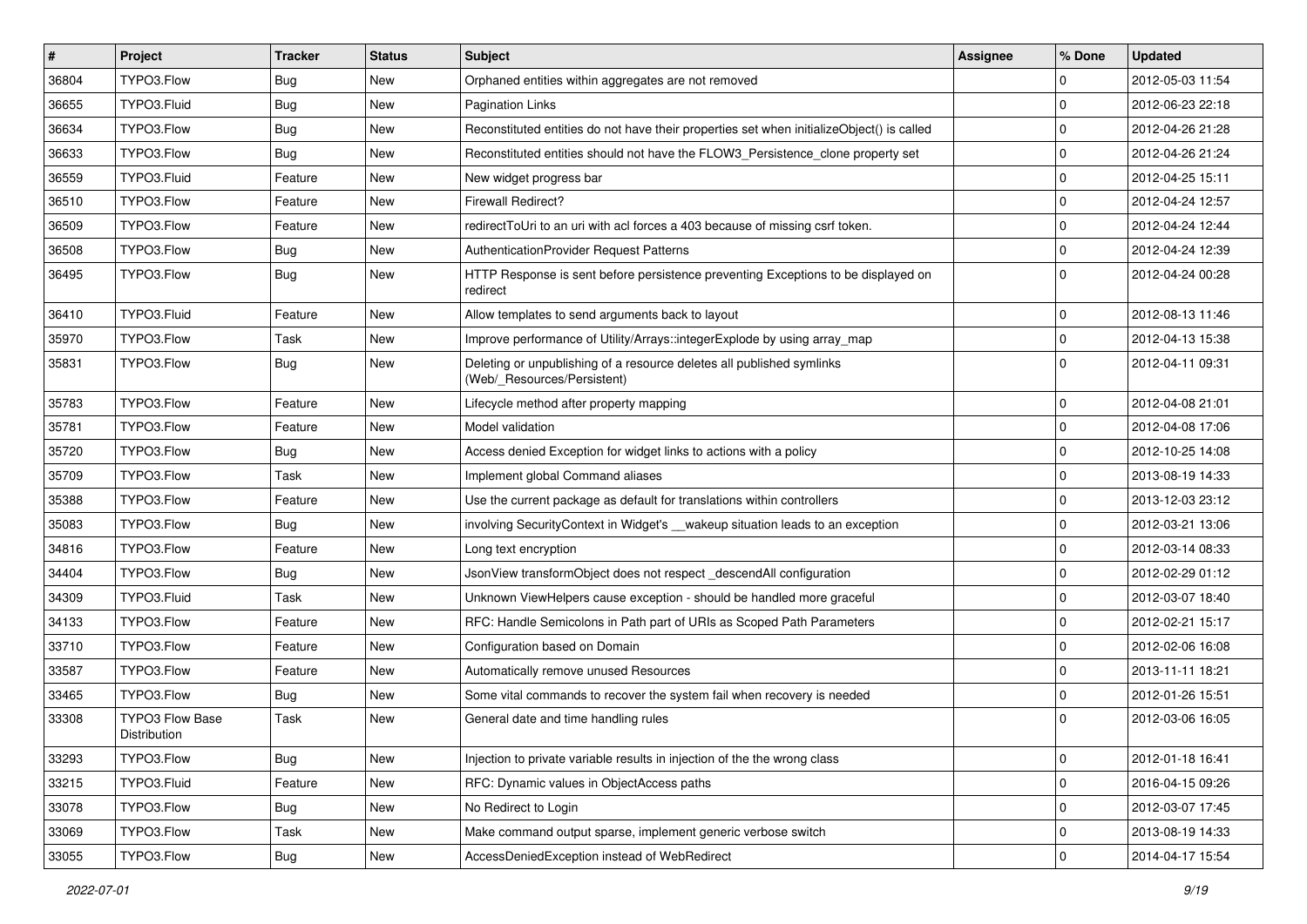| $\vert$ # | Project                                | <b>Tracker</b> | <b>Status</b> | <b>Subject</b>                                                                                                          | Assignee | ∣% Done        | <b>Updated</b>   |
|-----------|----------------------------------------|----------------|---------------|-------------------------------------------------------------------------------------------------------------------------|----------|----------------|------------------|
| 33049     | TYPO3.Flow                             | Feature        | New           | Allow configuration of context without environment variable (needed for IIS)                                            |          | $\mathbf 0$    | 2012-03-07 20:51 |
| 33018     | TYPO3.Flow                             | Feature        | <b>New</b>    | Translator should support override of labels from other packages                                                        |          | $\Omega$       | 2012-01-06 13:05 |
| 32985     | TYPO3.Flow                             | Feature        | New           | Implement Processing Rules when merging numerically-indexed arrays                                                      |          | l 0            | 2012-05-30 09:35 |
| 32869     | TYPO3.Flow                             | <b>Bug</b>     | New           | Security config tokenClass doesnt throw exception if not found the class                                                |          | $\Omega$       | 2012-03-19 10:53 |
| 32294     | TYPO3.Flow                             | Feature        | New           | Lazy initialization of loggers                                                                                          |          | $\Omega$       | 2011-12-05 10:29 |
| 32105     | TYPO3.Flow                             | Bug            | New           | IgnoreValidation ignored if ACL is set for this controller action                                                       |          | $\mathbf 0$    | 2011-11-26 11:22 |
| 32035     | TYPO3.Fluid                            | Task           | New           | Improve fluid error messages                                                                                            |          | $\Omega$       | 2012-01-27 15:59 |
| 31955     | TYPO3.Fluid                            | Feature        | New           | f:uri.widget                                                                                                            |          | l 0            | 2011-11-22 12:27 |
| 31262     | TYPO3.Flow                             | Feature        | New           | Named arguments in Objects.yaml for constructor arguments                                                               |          | $\mathbf 0$    | 2011-10-25 10:26 |
| 31261     | TYPO3.Flow                             | Feature        | New           | Virtual objects - generate proxy classes for interfaces                                                                 |          | $\Omega$       | 2011-10-25 10:23 |
| 31210     | TYPO3.Flow                             | Bug            | New           | constructor of proxy class not compatible with interfaces defening a constructor                                        |          | $\mathbf 0$    | 2011-11-07 22:02 |
| 31002     | TYPO3.Flow                             | Bug            | New           | Generated __sleep method handles static properties as members.                                                          |          | $\Omega$       | 2011-10-21 13:20 |
| 30937     | TYPO3.Fluid                            | Bug            | New           | CropViewHelper stringToTruncate can't be supplied so it can't be easily extended                                        |          | 100            | 2011-10-21 13:37 |
| 30555     | TYPO3.Fluid                            | Feature        | New           | Make TagBuilder more extensible                                                                                         |          | $\mathbf 0$    | 2012-06-29 12:41 |
| 30428     | TYPO3.Flow                             | Feature        | New           | Cloning of request arguments                                                                                            |          | $\Omega$       | 2011-09-29 13:26 |
| 30425     | TYPO3.Flow                             | Bug            | New           | New methods are not updated in Policies during Development                                                              |          | l 0            | 2011-10-21 13:20 |
| 30424     | TYPO3.Flow                             | <b>Bug</b>     | New           | Forward object arguments with changes                                                                                   |          | $\Omega$       | 2011-10-21 13:20 |
| 30423     | TYPO3.Flow                             | Feature        | <b>New</b>    | Rendering template of other action without forward                                                                      |          | $\Omega$       | 2013-01-21 14:03 |
| 30418     | TYPO3.Flow                             | Feature        | New           | Package bootstrapping following dependencies                                                                            |          | 0              | 2011-10-21 13:38 |
| 30258     | TYPO3.Flow                             | Feature        | New           | Support optional package dependencies                                                                                   |          | $\Omega$       | 2011-09-24 18:34 |
| 29794     | TYPO3.Kickstart                        | Feature        | New           | Initialize collections in generated models                                                                              |          | 0              | 2011-09-14 23:23 |
| 29476     | TYPO3.Flow                             | Feature        | New           | Provider rendering time and query count for request                                                                     |          | $\mathbf 0$    | 2011-09-05 09:22 |
| 29425     | TYPO3.Flow                             | Bug            | New           | Deletion of a blog post with resources fails with FK constraint error                                                   |          | $\mathbf{0}$   | 2011-10-21 13:20 |
| 29405     | TYPO3.Flow                             | <b>Bug</b>     | New           | When storing a new entity inside the session, it will be fully serialized instead of just the<br>reference being stored |          | $\Omega$       | 2013-04-04 11:34 |
| 29202     | TYPO3.Flow                             | Task           | <b>New</b>    | Provide a Cherokee Server Configuration for FLOW3                                                                       |          | l 0            | 2011-08-24 07:45 |
| 28964     | <b>TYPO3 Flow Base</b><br>Distribution | Feature        | New           | Integrate Behat tool for BDD                                                                                            |          | $\Omega$       | 2011-08-13 16:03 |
| 28554     | TYPO3.Fluid                            | <b>Bug</b>     | New           | (v4) implement feature flag to disable caching                                                                          |          | 0              | 2011-10-21 13:37 |
| 28553     | TYPO3.Fluid                            | <b>Bug</b>     | New           | improve XHProf test setup                                                                                               |          | 0              | 2011-10-21 13:37 |
| 28552     | TYPO3.Fluid                            | <b>Bug</b>     | New           | (v5) write ViewHelper test for compiled run; adjust functional test to do two passes<br>(uncached & cached)             |          | 0              | 2011-10-21 13:37 |
| 28550     | TYPO3.Fluid                            | <b>Bug</b>     | New           | (v4) make widgets cacheable, i.e. not implement childnodeaccess interface                                               |          | 0              | 2011-10-21 13:37 |
| 28549     | TYPO3.Fluid                            | Bug            | New           | make widgets cacheable, i.e. not implement childnodeaccess interface                                                    |          | $\overline{0}$ | 2011-10-21 13:37 |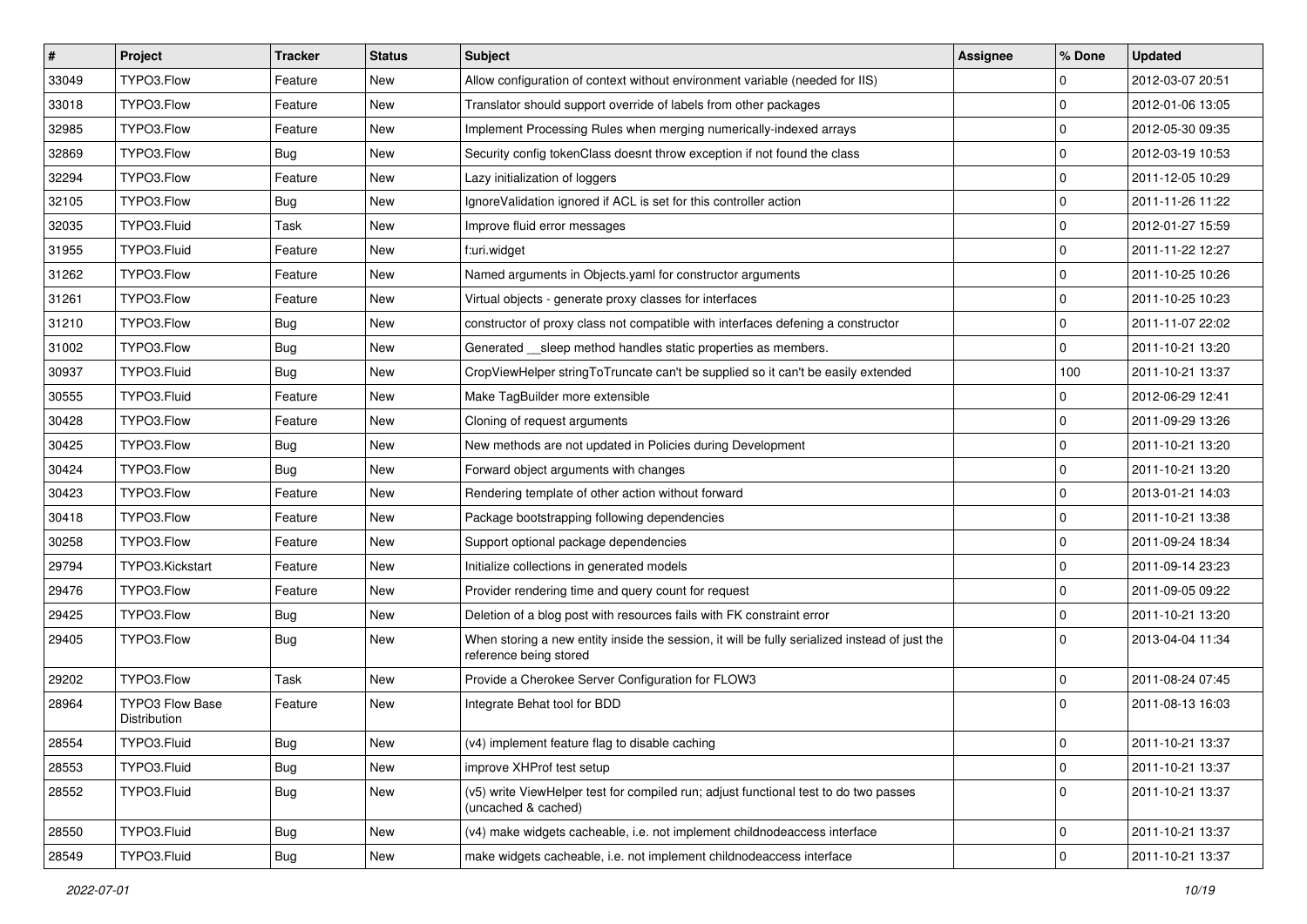| $\vert$ # | Project     | <b>Tracker</b> | <b>Status</b> | <b>Subject</b>                                                                                                                                          | Assignee | ∣% Done        | <b>Updated</b>   |
|-----------|-------------|----------------|---------------|---------------------------------------------------------------------------------------------------------------------------------------------------------|----------|----------------|------------------|
| 28231     | TYPO3.Flow  | Feature        | New           | Allow output to STDERR for CLI Response                                                                                                                 |          | 0              | 2011-07-15 13:32 |
| 28136     | TYPO3.Flow  | Feature        | New           | <b>HTTP Semantics for Transactions and more</b>                                                                                                         |          | $\Omega$       | 2012-05-21 16:15 |
| 27607     | TYPO3.Fluid | Bug            | New           | Make Fluid comparisons work when first element is STRING, second is NULL.                                                                               |          | $\Omega$       | 2012-03-12 19:18 |
| 27045     | TYPO3.Flow  | Bug            | New           | Introduced properties are not available in the reflection service during a compile run                                                                  |          | l 0            | 2013-12-07 11:14 |
| 26767     | TYPO3.Flow  | Feature        | <b>New</b>    | Reflection method to get a method return type and documentation                                                                                         |          | $\mathbf{0}$   | 2011-08-29 21:45 |
| 26745     | TYPO3.Flow  | Feature        | New           | MVC should know about entities lying in the session                                                                                                     |          | 100            | 2012-07-10 12:14 |
| 26664     | TYPO3.Fluid | Task           | New           | Clean up Form ViewHelpers                                                                                                                               |          | 75             | 2012-06-20 11:37 |
| 26658     | TYPO3.Fluid | Task           | New           | Make Form ViewHelpers consistent                                                                                                                        |          | 75             | 2012-06-20 11:37 |
| 25988     | TYPO3.Flow  | <b>Bug</b>     | New           | Useless proxies are built for some classes                                                                                                              |          | $\mathbf 0$    | 2011-10-21 13:20 |
| 25907     | TYPO3.Flow  | Task           | New           | Referrer should only contain the URI of the previous request                                                                                            |          | $\Omega$       | 2011-04-12 12:00 |
| 13045     | TYPO3.Fluid | Bug            | New           | Entity decode of strings are different between if-conditions and output of variable                                                                     |          | $\mathbf 0$    | 2011-10-21 13:37 |
| 10911     | TYPO3.Fluid | Task           | New           | Tx_Fluid_ViewHelpers_Form_AbstractFormViewHelper->renderHiddenIdentityField<br>should be more reliable                                                  |          | $\Omega$       | 2011-09-30 12:29 |
| 10678     | TYPO3.Flow  | Bug            | New           | ReflectionService doesn't reflect methods of child classes correctly when they get<br>reflected before their parent class in the initialization process |          | $\Omega$       | 2011-10-21 13:20 |
| 10472     | TYPO3.Fluid | Feature        | New           | Fluid Standalone distribution                                                                                                                           |          | l 0            | 2012-10-16 15:17 |
| 9950      | TYPO3.Fluid | Task           | New           | Binding to nested arrays impossible for form-elements                                                                                                   |          | 0              | 2011-10-20 01:48 |
| 9537      | TYPO3.Flow  | Feature        | New           | Query criterions should be able to compare whole objects                                                                                                |          | $\Omega$       | 2011-10-04 18:42 |
| 9514      | TYPO3.Fluid | Feature        | New           | Support explicit Array Arguments for ViewHelpers                                                                                                        |          | $\mathbf 0$    | 2011-05-06 11:03 |
| 9313      | TYPO3.Flow  | Feature        | New           | Support for currencies                                                                                                                                  |          | $\Omega$       | 2011-12-15 17:44 |
| 8981      | TYPO3.Flow  | Feature        | New           | Security/Performance: Provide Webserver Configuration file for common webservers -<br>do not use .htaccess                                              |          | $\Omega$       | 2010-10-20 11:39 |
| 8648      | TYPO3.Fluid | Bug            | New           | format.crop ViewHelper should support all features of the crop stdWrap function                                                                         |          | $\Omega$       | 2011-10-21 13:37 |
| 8464      | TYPO3.Flow  | Feature        | New           | Write settings using the ConfigurationManager                                                                                                           |          | l 0            | 2011-12-15 17:06 |
| 8463      | TYPO3.Flow  | Feature        | New           | Check security policy for objects reconstituted in the session scope                                                                                    |          | $\Omega$       | 2010-10-20 11:39 |
| 8462      | TYPO3.Flow  | Feature        | <b>New</b>    | Check subobjects in query rewriting                                                                                                                     |          | $\Omega$       | 2010-10-20 11:39 |
| 7608      | TYPO3.Fluid | Feature        | New           | Configurable shorthand/object accessor delimiters                                                                                                       |          | $\Omega$       | 2013-11-07 14:08 |
| 6178      | TYPO3.Flow  | Feature        | New           | Implement FileType and FileSize validators                                                                                                              |          | $\Omega$       | 2010-10-20 11:39 |
| 5774      | TYPO3.Flow  | Feature        | New           | Package Manager should clear all cache entries tagged with %PACKAGE%                                                                                    |          | l O            | 2010-10-20 11:39 |
| 4704      | TYPO3.Fluid | Feature        | New           | Improve parsing exception messages                                                                                                                      |          | 0              | 2012-07-11 19:00 |
| 3755      | TYPO3.Flow  | Task           | New           | Concurrency stress testing and cache mechanism                                                                                                          |          | 0              | 2010-10-20 11:39 |
| 3728      | TYPO3.Flow  | Feature        | New           | Support arrays of objects as controller arguments                                                                                                       |          | 0              | 2013-11-16 17:34 |
| 3587      | TYPO3.Flow  | Feature        | New           | Enforce validation rules for value objects already in constructor                                                                                       |          | 0              | 2010-10-20 11:39 |
| 3585      | TYPO3.Flow  | Major Feature  | New           | Implement support for value objects                                                                                                                     |          | $\overline{0}$ | 2013-02-20 14:45 |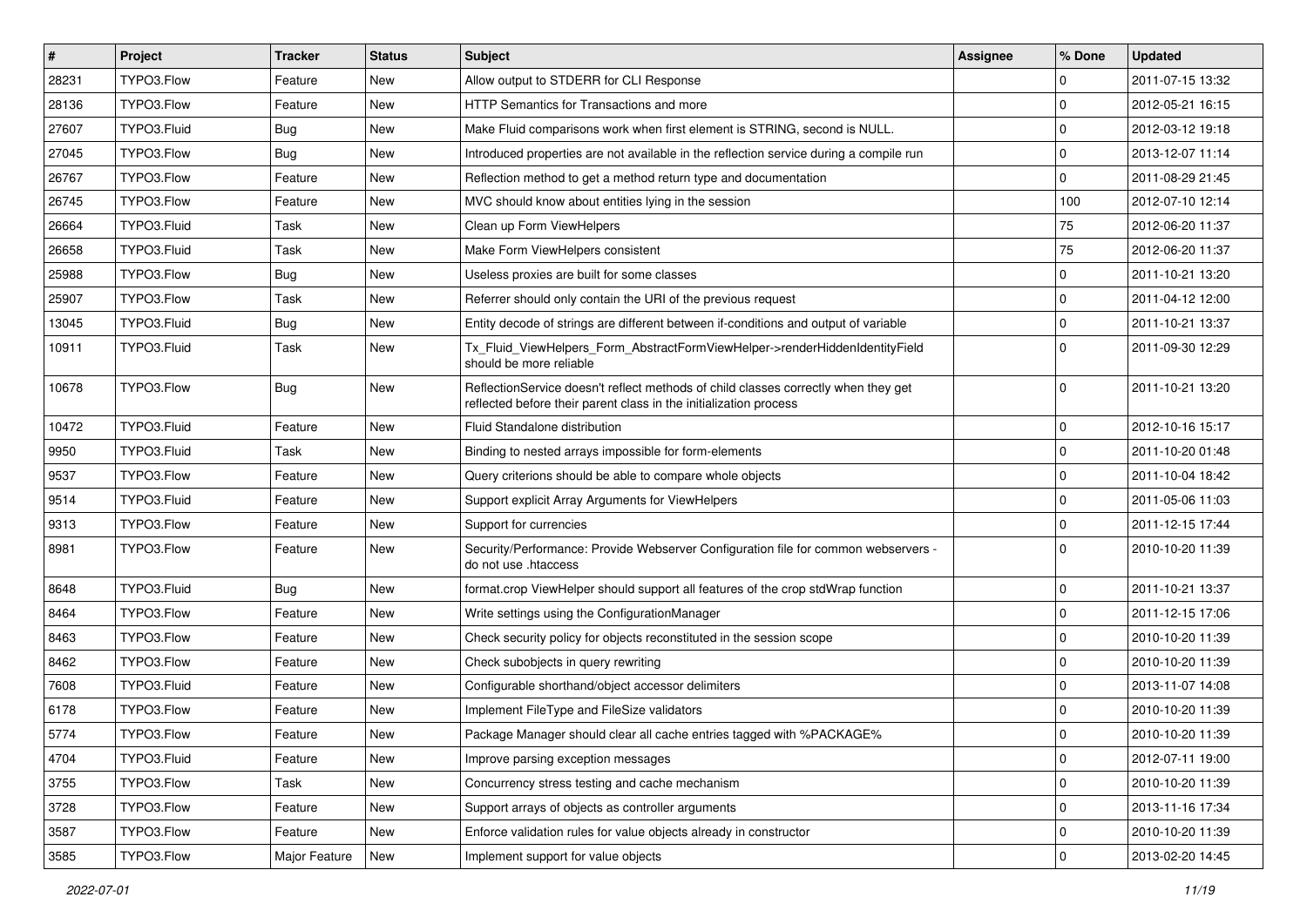| $\vert$ # | Project                                | <b>Tracker</b> | <b>Status</b> | Subject                                                                                               | <b>Assignee</b>         | % Done              | <b>Updated</b>   |
|-----------|----------------------------------------|----------------|---------------|-------------------------------------------------------------------------------------------------------|-------------------------|---------------------|------------------|
| 3580      | TYPO3.Flow                             | Feature        | New           | Create an administration panel for the FLOW3 Development context                                      |                         | $\mathbf 0$         | 2011-10-13 15:21 |
| 3481      | TYPO3.Fluid                            | Bug            | <b>New</b>    | Use ViewHelperVariableContainer in PostParseFacet                                                     |                         | $\mathbf 0$         | 2011-10-21 13:37 |
| 3153      | TYPO3.Flow                             | Feature        | New           | Support of action based filter rules defined by annotation.                                           |                         | $\mathbf 0$         | 2015-01-25 18:23 |
| 1907      | TYPO3.Fluid                            | Feature        | New           | Default values for view helpers based on context                                                      |                         | $\mathbf 0$         | 2014-03-10 17:53 |
| 1785      | TYPO3.Flow                             | Feature        | New           | Automatic garbage collection for expired cache entries                                                |                         | $\mathbf 0$         | 2011-10-20 01:43 |
| 56074     | TYPO3 Flow Base<br>Distribution        | <b>Bug</b>     | New           | Parse errors cause meaningless Flow exception messages.                                               | Adrian Föder            | $\mathbf 0$         | 2014-02-18 14:14 |
| 54195     | TYPO3.Fluid                            | Task           | New           | Rename and move FormViewHelper's errorClass value, currently 'f3-form-error'                          | Adrian Föder            | $\mathbf 0$         | 2014-02-15 12:19 |
| 51972     | TYPO3.Flow                             | <b>Bug</b>     | New           | Joins for every deep property constraint make cartesian selection                                     | Adrian Föder            | 0                   | 2013-09-13 10:04 |
| 49566     | TYPO3.Flow                             | Bug            | New           | NULL source values are not handled correctly                                                          | Adrian Föder            | $\mathbf 0$         | 2013-07-02 08:21 |
| 44542     | TYPO3.Flow                             | Task           | New           | Mention the risk of requestPatterns regarding foreign package's SecurityContext usage                 | Adrian Föder            | $\mathsf{O}\xspace$ | 2013-01-17 18:39 |
| 38065     | TYPO3.Flow                             | Feature        | New           | Implement content security for DQL queries                                                            | Andreas<br>Förthner     | $\mathbf 0$         | 2013-05-21 13:28 |
| 35420     | <b>TYPO3 Flow Base</b><br>Distribution | Suggestion     | New           | Review use of try / catch in the Security Framework                                                   | Andreas<br>Förthner     | $\mathbf 0$         | 2012-03-31 00:00 |
| 9968      | TYPO3.Flow                             | Feature        | New           | Promote security publishing configuration automatically when persisting models                        | Andreas<br>Förthner     | $\mathbf 0$         | 2013-12-09 22:03 |
| 6603      | TYPO3.Flow                             | Feature        | New           | Provide a policy management API                                                                       | Andreas<br>Förthner     | $\mathbf 0$         | 2010-10-20 11:39 |
| 6602      | TYPO3.Flow                             | Feature        | New           | Implement after invocation handling                                                                   | Andreas<br>Förthner     | $\Omega$            | 2011-01-07 11:15 |
| 5442      | TYPO3.Flow                             | Feature        | New           | Destroy session / logout user on deleting an account                                                  | Andreas<br>Förthner     | $\Omega$            | 2012-10-25 08:46 |
| 3621      | TYPO3.Flow                             | Feature        | New           | Implement dynamic firewall filter registration                                                        | Andreas<br>Förthner     | $\Omega$            | 2012-05-21 16:15 |
| 3619      | TYPO3.Flow                             | Feature        | New           | Implement System Policy Support/System Security                                                       | Andreas<br>Förthner     | $\Omega$            | 2012-05-21 16:15 |
| 55870     | TYPO3.Flow                             | Feature        | New           | Enhance f:form.textfield or add a f:form.datefield VH with enhanced validation and<br>propertymapping | Christian Müller        | $\Omega$            | 2014-04-15 12:32 |
| 54146     | TYPO3.Flow                             | Bug            | New           | Different sorting of arguments in ACL Patterns doesnt work                                            | Christian Müller        | 0                   | 2013-12-02 19:23 |
| 48898     | TYPO3.Flow                             | <b>Bug</b>     | New           | configuration for roles fails if one of Policy.yaml files contain empty "roles array"                 | Christian Müller        | 0                   | 2013-06-05 19:06 |
| 3725      | TYPO3.Fluid                            | Feature        | New           | CSS Engine                                                                                            | Christian Müller        | $ 0\rangle$         | 2014-04-03 13:24 |
| 41832     | TYPO3.Flow                             | Task           | New           | Improve error handling for incompatible packages                                                      | Christian Jul<br>Jensen | $\mathbf 0$         | 2012-10-10 14:44 |
| 46371     | TYPO3.Flow                             | Feature        | New           | Support compilation of static information in proxy classes                                            | Christopher<br>Hlubek   | $\mathbf 0$         | 2013-03-16 21:26 |
| 46063     | TYPO3.Flow                             | Feature        | New           | Implement username password provider with "remember me" persistent cookie                             | Christopher<br>Hlubek   | $\mathbf 0$         | 2014-09-23 00:26 |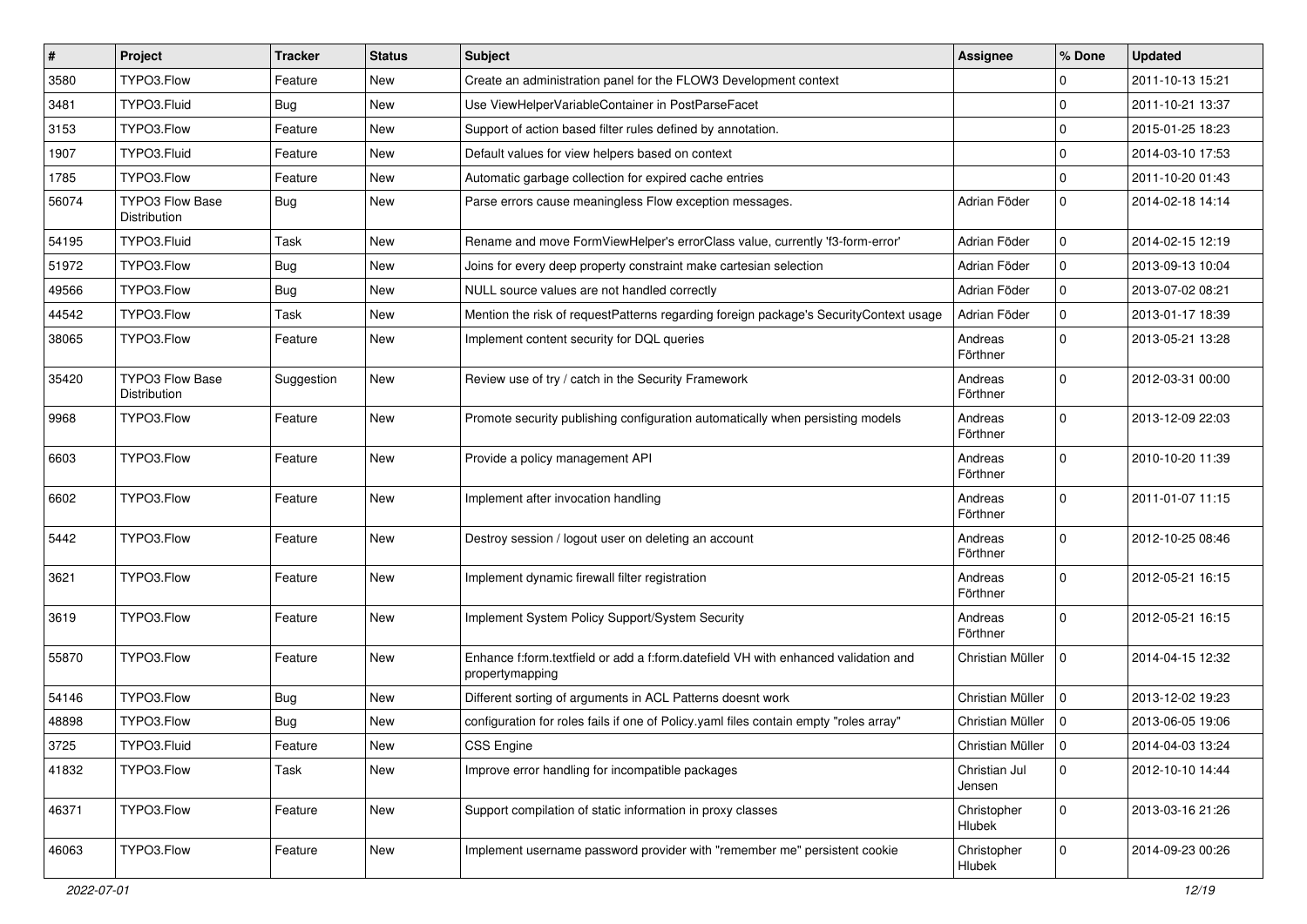| $\pmb{\#}$ | Project     | <b>Tracker</b> | <b>Status</b> | <b>Subject</b>                                                                                          | Assignee                    | % Done              | <b>Updated</b>   |
|------------|-------------|----------------|---------------|---------------------------------------------------------------------------------------------------------|-----------------------------|---------------------|------------------|
| 37095      | TYPO3.Fluid | Feature        | <b>New</b>    | It should be possible to set a different template on a Fluid TemplateView inside an<br>action           | Christopher<br>Hlubek       | $\Omega$            | 2012-05-11 13:54 |
| 1856       | TYPO3.Flow  | Feature        | New           | The Package Manager checks dependencies between packages on each activation /<br>deactivation           | Christopher<br>Hlubek       | 0                   | 2010-10-20 11:39 |
| 53262      | TYPO3.Flow  | Bug            | New           | FileBakend have some race condition                                                                     | Dominique<br>Feyer          | $\Omega$            | 2013-11-01 10:48 |
| 51811      | TYPO3.Flow  | <b>Bug</b>     | <b>New</b>    | Improve session handle when the authenticated account is removed from persitance                        | Dominique<br>Feyer          | $\Omega$            | 2014-03-27 12:21 |
| 46689      | TYPO3.Flow  | Bug            | <b>New</b>    | The new ClassLoader swallows Fatal Errors                                                               | Marc Neuhaus                | $\mathbf 0$         | 2013-05-14 09:21 |
| 37885      | TYPO3.Flow  | Feature        | New           | Add CLI to show the object-configuration for a FLOW3 object-name                                        | <b>Martin Ficzel</b>        | $\pmb{0}$           | 2013-05-21 13:28 |
| 53189      | TYPO3.Flow  | Bug            | New           | Blog tutorial no longer works                                                                           | <b>Philipp Maier</b>        | $\mathsf{O}\xspace$ | 2013-10-29 09:50 |
| 56639      | TYPO3.Flow  | Feature        | New           | Implement "getPrivateStorageUriByResource()" for recieving (image-) file URIs                           | Robert Lemke                | $\mathbf 0$         | 2014-03-07 10:06 |
| 46097      | TYPO3.Flow  | <b>Bug</b>     | New           | Logged in user gets session of an other logged in user                                                  | Robert Lemke                | 0                   | 2013-03-07 12:52 |
| 2974       | TYPO3.Flow  | Bug            | New           | Aspect / Proxy Cache is not emptied automatically if an interface used for introduction<br>was modified | Robert Lemke                | $\mathbf 0$         | 2011-10-21 13:20 |
| 890        | TYPO3.Flow  | Feature        | New           | Add priority for advice chains                                                                          | Robert Lemke                | $\Omega$            | 2011-10-20 01:43 |
| 65684      | TYPO3.Flow  | Bug            | <b>New</b>    | Could not acquire lock for ClassLoader cache creation                                                   | Sebastian Heuer   0         |                     | 2015-03-12 15:07 |
| 38459      | TYPO3.Eel   | <b>Bug</b>     | <b>New</b>    | Accessing a not present property/method should error verbosely                                          | Sebastian<br>Kurfuerst      | $\Omega$            | 2012-08-07 17:06 |
| 33551      | TYPO3.Fluid | Bug            | <b>New</b>    | View helper values break out of a partial scope                                                         | Sebastian<br>Kurfuerst      | $\Omega$            | 2013-06-05 14:41 |
| 12863      | TYPO3.Fluid | <b>Bug</b>     | <b>New</b>    | Attributes of a viewhelper can't contain a '-'                                                          | Sebastian<br>Kurfuerst      | $\mathbf{0}$        | 2011-10-21 13:37 |
| 47331      | TYPO3.Flow  | <b>Bug</b>     | Accepted      | ObjectManager shutdown with Dependency Injection Proxy causes fatal errors                              |                             | $\Omega$            | 2013-05-21 13:06 |
| 46823      | TYPO3.Flow  | Task           | Accepted      | Detect APC and APCu correctly                                                                           |                             | $\mathbf{0}$        | 2013-09-18 09:28 |
| 44712      | TYPO3.Flow  | Task           | Accepted      | Decouple Argument-Building in the HTTP-Request-Constructor                                              |                             | $\Omega$            | 2013-01-23 11:19 |
| 39910      | TYPO3.Flow  | Feature        | Accepted      | Ability to query user based on roles                                                                    |                             | $\mathbf 0$         | 2013-05-21 13:28 |
| 33258      | TYPO3.Flow  | Major Feature  | Accepted      | Implement support for Assetic                                                                           |                             | $\mathbf 0$         | 2014-02-24 08:05 |
| 32106      | TYPO3.Flow  | Feature        | Accepted      | Support for Object source in PropertyMapper                                                             |                             | $\mathbf{0}$        | 2013-06-24 09:59 |
| 27798      | TYPO3.Flow  | <b>Bug</b>     | Accepted      | CSRF protection not working for forms in a plugin                                                       |                             | 0                   | 2013-08-14 15:35 |
| 27561      | TYPO3.Flow  | Task           | Accepted      | Complete documentation                                                                                  |                             | 84                  | 2013-09-23 12:56 |
| 49806      | TYPO3.Flow  | Task           | Accepted      | Date formatting should care about the time zone                                                         | Adrian Föder                | 0                   | 2013-07-09 10:16 |
| 48167      | TYPO3.Flow  | Feature        | Accepted      | Command line account and role browsing                                                                  | Adrian Föder                | 0                   | 2013-05-21 13:28 |
| 58773      | TYPO3.Flow  | Bug            | Accepted      | Improve NoMatchingRouteException                                                                        | <b>Bastian</b><br>Waidelich | $\Omega$            | 2014-05-13 15:59 |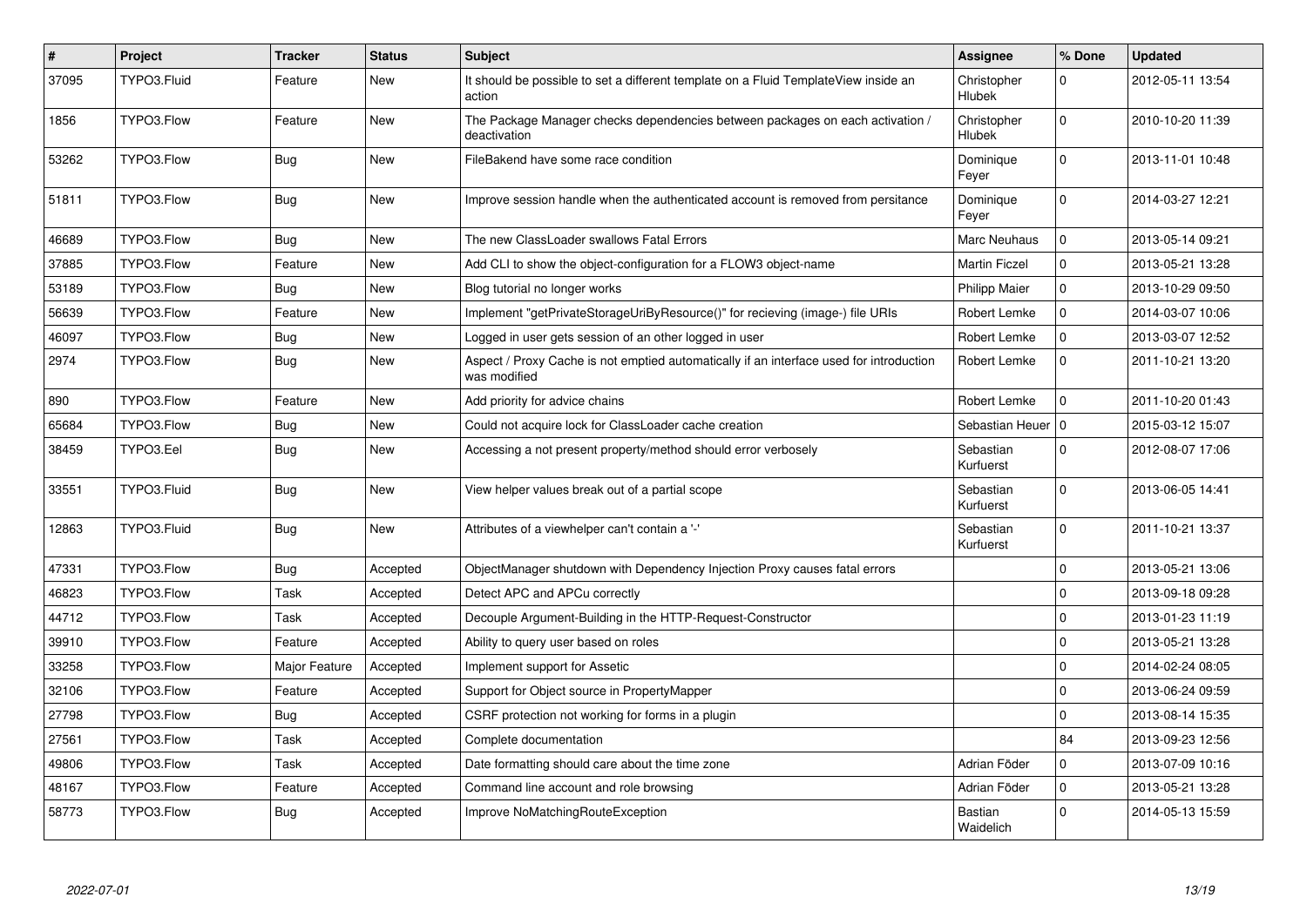| ∦     | Project                         | <b>Tracker</b> | <b>Status</b> | <b>Subject</b>                                                                                                       | <b>Assignee</b>              | % Done       | <b>Updated</b>   |
|-------|---------------------------------|----------------|---------------|----------------------------------------------------------------------------------------------------------------------|------------------------------|--------------|------------------|
| 53350 | TYPO3.Flow                      | Bug            | Accepted      | Trying to create a Link in an Template in CLI Context should provide a helpful exception                             | Bastian<br>Waidelich         | $\Omega$     | 2013-11-05 15:00 |
| 50395 | TYPO3.Flow                      | Bug            | Accepted      | Route cache caches routes for non dispatchable requests                                                              | Bastian<br>Waidelich         | $\Omega$     | 2013-10-14 12:00 |
| 45405 | TYPO3.Flow                      | Bug            | Accepted      | Uncaught Exception in DynamicRoutePart                                                                               | <b>Bastian</b><br>Waidelich  | $\mathbf 0$  | 2014-03-05 11:19 |
| 46974 | TYPO3.Flow                      | Bug            | Accepted      | Original and Proxy class in one file makes it difficult to reach 100% code coverage for<br>functional tests          | Christian Müller             | 0            | 2013-05-21 13:28 |
| 45253 | TYPO3.Flow                      | Task           | Accepted      | Throw exception in PointcutMethodNameFilter if given method's argument does not<br>match the actual method signature | Christian Müller             | 0            | 2013-03-07 16:33 |
| 30890 | TYPO3.Flow                      | Feature        | Accepted      | Developer Toolbar                                                                                                    | Christian Müller             | $\mathbf 0$  | 2013-05-21 13:28 |
| 26986 | TYPO3.Flow                      | Feature        | Accepted      | Debug toolbar                                                                                                        | Christian Müller             | $\Omega$     | 2012-06-08 20:41 |
| 41900 | TYPO3.Flow                      | Feature        | Accepted      | Check for duplicate PSR-0 autoload namespaces                                                                        | Christian Jul<br>Jensen      | $\mathbf 0$  | 2013-05-21 13:28 |
| 45164 | TYPO3 Flow Base<br>Distribution | Feature        | Accepted      | Define syntax for validation rules in YAML                                                                           | Karsten<br><b>Dambekalns</b> | $\Omega$     | 2013-02-05 10:52 |
| 44396 | TYPO3.Flow                      | Task           | Accepted      | Move Doctrine ORM integration onto own namespace                                                                     | Karsten<br>Dambekalns        | $\Omega$     | 2013-05-21 13:28 |
| 44375 | TYPO3.Flow                      | Task           | Accepted      | Make all persistence reads go through repositories                                                                   | Karsten<br><b>Dambekalns</b> | $\Omega$     | 2013-05-21 13:28 |
| 44314 | TYPO3.Flow                      | Task           | Accepted      | slightly file permissions for /Configuration/* and /Data/Persistent/EncryptionKey                                    | Karsten<br>Dambekalns        | $\Omega$     | 2013-11-25 14:21 |
| 43192 | TYPO3.Flow                      | Bug            | Accepted      | findByIdentifier() for non-persisted objects not working for custom identifier properties                            | Karsten<br>Dambekalns        | $\Omega$     | 2013-05-21 13:28 |
| 43190 | TYPO3.Flow                      | <b>Bug</b>     | Accepted      | Misleading exception message for incompatible database structure                                                     | Karsten<br>Dambekalns        | $\Omega$     | 2013-08-14 15:35 |
| 41727 | TYPO3.Flow                      | Bug            | Accepted      | @Flow\Identity and @ORM\InheritanceType("JOINED") can't be used together                                             | Karsten<br>Dambekalns        | $\Omega$     | 2013-01-21 17:15 |
| 41029 | TYPO3.Flow                      | Bug            | Accepted      | Method security is also evaluating abstract classes                                                                  | Karsten<br>Dambekalns        | $\Omega$     | 2013-01-19 21:55 |
| 40802 | TYPO3.Flow                      | Bug            | Accepted      | Documentation mistake (authentication)                                                                               | Karsten<br>Dambekalns        | $\Omega$     | 2014-03-20 14:13 |
| 40555 | TYPO3.Flow                      | Feature        | Accepted      | Missing command arguments parameter in Core\Booting\Scripts::executeCommand()                                        | Karsten<br>Dambekalns        | $\Omega$     | 2013-05-21 13:28 |
| 39699 | TYPO3.Flow                      | <b>Bug</b>     | Accepted      | SQL DDL for TYPO3\FLOW3\Cache\Backend\PdoBackend                                                                     | Karsten<br>Dambekalns        | $\mathbf{0}$ | 2012-12-13 12:35 |
| 39609 | TYPO3.Flow                      | Feature        | Accepted      | <b>Migration Version</b>                                                                                             | Karsten<br>Dambekalns        | 50           | 2013-05-21 13:28 |
| 39253 | TYPO3.Flow                      | Feature        | Accepted      | Remove mirroring mode option and code                                                                                | Karsten<br>Dambekalns        | 0            | 2013-05-21 13:28 |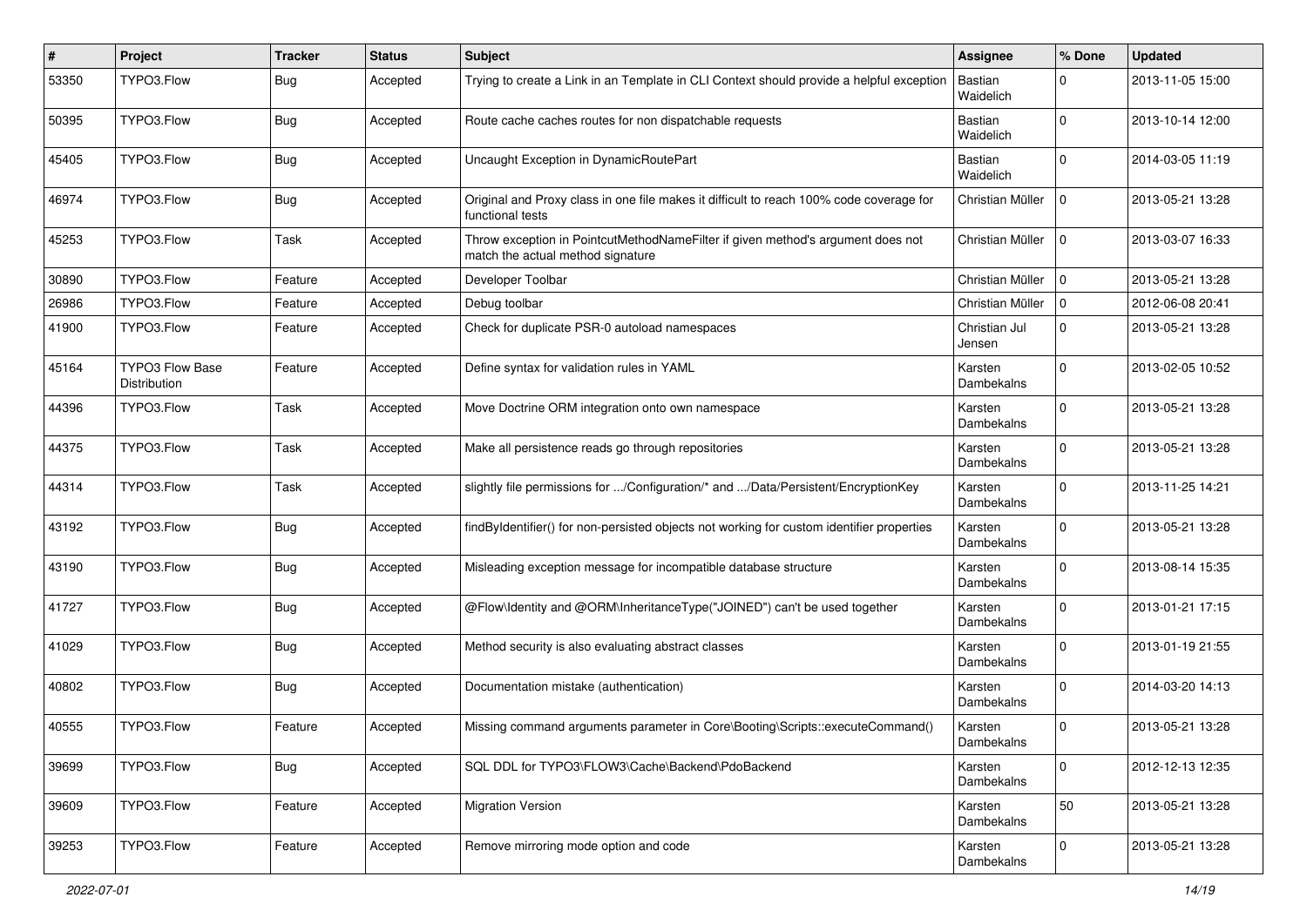| #     | Project    | <b>Tracker</b> | <b>Status</b> | Subject                                                                                  | Assignee              | % Done         | <b>Updated</b>   |
|-------|------------|----------------|---------------|------------------------------------------------------------------------------------------|-----------------------|----------------|------------------|
| 38004 | TYPO3.Flow | Bug            | Accepted      | Missing CheatSheet folder for Getting Started manual                                     | Karsten<br>Dambekalns | $\Omega$       | 2014-11-07 10:58 |
| 37372 | TYPO3.Flow | Feature        | Accepted      | Inheritance in ORM should be configured automatically                                    | Karsten<br>Dambekalns | $\mathbf 0$    | 2013-05-21 13:28 |
| 37354 | TYPO3.Flow | <b>Bug</b>     | Accepted      | Do not apply generateValueHash() and generateUuid() if custom identifier is used         | Karsten<br>Dambekalns | $\Omega$       | 2012-07-10 08:30 |
| 36840 | TYPO3.Flow | Task           | Accepted      | Improve exception for wrong locales                                                      | Karsten<br>Dambekalns | $\mathbf 0$    | 2012-06-25 18:47 |
| 36715 | TYPO3.Flow | Feature        | Accepted      | Make simultaneous use of multiple persistence backends possible                          | Karsten<br>Dambekalns | $\mathbf 0$    | 2013-11-20 21:17 |
| 34879 | TYPO3.Flow | <b>Bug</b>     | Accepted      | Proxied object is not update()able                                                       | Karsten<br>Dambekalns | $\Omega$       | 2013-01-22 15:17 |
| 33937 | TYPO3.Flow | Feature        | Accepted      | Convenience method to resolve public "resource://" paths                                 | Karsten<br>Dambekalns | $\mathbf 0$    | 2014-04-15 11:40 |
| 33024 | TYPO3.Flow | Bug            | Accepted      | Exception when validating a float in a Model with the Number validator                   | Karsten<br>Dambekalns | $\Omega$       | 2012-03-07 22:08 |
| 32873 | TYPO3.Flow | <b>Bug</b>     | Accepted      | Value changes for logged in account are not persisted due to session serialization       | Karsten<br>Dambekalns | $\mathbf 0$    | 2012-02-01 12:43 |
| 32707 | TYPO3.Flow | <b>Bug</b>     | Accepted      | <b>Bad Bad FileBackend</b>                                                               | Karsten<br>Dambekalns | $\mathbf 0$    | 2013-05-21 13:33 |
| 32574 | TYPO3.Flow | <b>Bug</b>     | Accepted      | FLOW3 enters fork bombs when using cgi-fcgi vs cli                                       | Karsten<br>Dambekalns | $\mathbf 0$    | 2012-03-07 17:21 |
| 32425 | TYPO3.Flow | Bug            | Accepted      | IpAddressRange methods not completly implemented                                         | Karsten<br>Dambekalns | $\Omega$       | 2012-06-28 10:23 |
| 26765 | TYPO3.Flow | Feature        | Accepted      | Support class schema features for every reflected class                                  | Karsten<br>Dambekalns | $\mathbf 0$    | 2013-02-14 20:47 |
| 13559 | TYPO3.Flow | Bug            | Accepted      | ObjectSerializer failes with persistent objects within arrays                            | Karsten<br>Dambekalns | $\Omega$       | 2012-11-08 09:39 |
| 4146  | TYPO3.Flow | Feature        | Accepted      | Support typed parameters for validation                                                  | Karsten<br>Dambekalns | 50             | 2010-10-20 11:39 |
| 47859 | TYPO3.Flow | Task           | Accepted      | Logging: Do not log all decisions in \TYPO3\Flow\Security\Aspect\LoggingAspect           | Robert Lemke          | $\mathbf 0$    | 2013-08-14 16:10 |
| 37212 | TYPO3.Flow | Feature        | Accepted      | Edge Side Includes (ESI)                                                                 | Robert Lemke          | $\mathbf 0$    | 2013-05-21 13:28 |
| 36800 | TYPO3.Flow | Task           | Accepted      | Streamline Resource object API                                                           | Robert Lemke          | 50             | 2013-08-02 17:03 |
| 34674 | TYPO3.Flow | Feature        | Accepted      | NotFoundView is not injected in ActionController                                         | Robert Lemke          | $\overline{0}$ | 2012-07-22 10:59 |
| 6712  | TYPO3.Flow | Feature        | Accepted      | Implement mixin support                                                                  | Robert Lemke          | $\mathbf 0$    | 2011-11-08 00:18 |
| 3588  | TYPO3.Flow | Feature        | Accepted      | Support value objects in the Object Factory                                              | Robert Lemke          | 0              | 2010-10-20 11:39 |
| 3306  | TYPO3.Flow | Feature        | Accepted      | Flush routes cache automatically on class file modifications                             | Robert Lemke          | 0              | 2013-05-06 12:34 |
| 3305  | TYPO3.Flow | Feature        | Accepted      | Unmodified objects retrieved from a repository should not be validated in the controller | Robert Lemke          | $\mathbf 0$    | 2014-03-04 14:51 |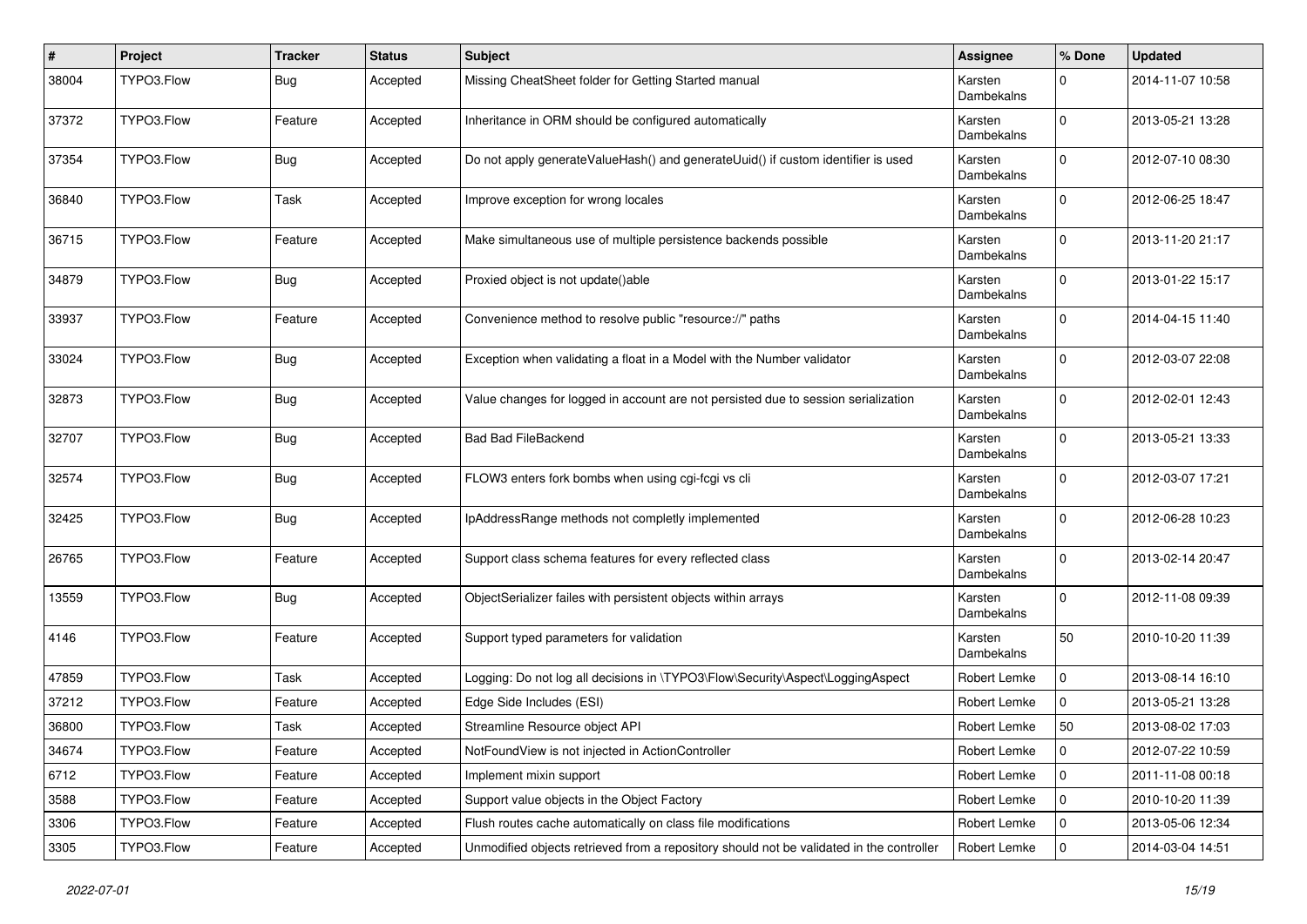| $\sharp$ | Project                         | <b>Tracker</b> | <b>Status</b>     | Subject                                                                                                                      | Assignee               | % Done      | <b>Updated</b>   |
|----------|---------------------------------|----------------|-------------------|------------------------------------------------------------------------------------------------------------------------------|------------------------|-------------|------------------|
| 38038    | TYPO3.Flow                      | Task           | Accepted          | Proofread FLOW3 manual                                                                                                       | Ryan J.<br>Peterson    | 0           | 2012-08-17 11:16 |
| 28551    | TYPO3.Fluid                     | Bug            | Accepted          | (v4) backport VHTest                                                                                                         | Sebastian<br>Kurfuerst | 80          | 2011-10-21 13:37 |
| 9005     | TYPO3.Fluid                     | Feature        | Accepted          | Fluid Template Analyzer (FTA)                                                                                                | Sebastian<br>Kurfuerst | 20          | 2011-05-06 11:03 |
| 5933     | TYPO3.Fluid                     | Feature        | Accepted          | Optional section rendering                                                                                                   | Sebastian<br>Kurfuerst | 20          | 2012-05-21 16:18 |
| 50130    | TYPO3 Flow Base<br>Distribution | <b>Bug</b>     | Needs<br>Feedback | Different fallback for php.exe on windows                                                                                    |                        | $\Omega$    | 2013-07-21 21:43 |
| 48296    | TYPO3.Flow                      | Task           | Needs<br>Feedback | Missing method in ExceptionHandlerInterface                                                                                  |                        | $\Omega$    | 2013-05-21 11:39 |
| 47236    | TYPO3.Flow                      | Bug            | Needs<br>Feedback | Error at offset 6279 of 6338                                                                                                 |                        | 0           | 2014-02-14 09:35 |
| 46289    | TYPO3.Fluid                     | <b>Bug</b>     | Needs<br>Feedback | Enable Escaping Interceptor in XML request format                                                                            |                        | $\Omega$    | 2013-08-14 15:35 |
| 46210    | TYPO3.Flow                      | <b>Bug</b>     | Needs<br>Feedback | securityContext->getParty() in the initializeObject() method of a session-Scope object<br>throws exception on second request |                        | $\Omega$    | 2013-03-27 10:44 |
| 46091    | TYPO3.Fluid                     | Task           | Needs<br>Feedback | Show source file name and position on exceptions during parsing                                                              |                        | $\Omega$    | 2013-03-07 11:26 |
| 45345    | TYPO3.Fluid                     | Feature        | Needs<br>Feedback | Easy to use comments for fluid that won't show in output                                                                     |                        | $\Omega$    | 2013-03-26 20:40 |
| 43082    | TYPO3.Flow                      | Feature        | Needs<br>Feedback | Add CLI support for scaffolding models, views, controller                                                                    |                        | $\Omega$    | 2015-01-05 11:39 |
| 42888    | TYPO3.Flow                      | Bug            | Needs<br>Feedback | ResourceManager chokes on non existing files                                                                                 |                        | $\mathbf 0$ | 2012-11-12 18:02 |
| 41533    | TYPO3.Flow                      | Bug            | Needs<br>Feedback | Ignored object-validation in editAction when redirecting back from updateAction                                              |                        | $\Omega$    | 2012-10-10 09:27 |
| 41414    | TYPO3.Flow                      | Task           | Needs<br>Feedback | Check packageKey naming / file structure below Packages/Vendor                                                               |                        | $\Omega$    | 2012-11-07 11:39 |
| 40418    | TYPO3.Flow                      | Feature        | Needs<br>Feedback | Add an option to flow3:cache:flush thats keeps user sessions active                                                          |                        | 0           | 2014-10-03 20:17 |
| 38216    | TYPO3.Flow                      | Bug            | Needs<br>Feedback | Static method calls in reflected classes refer to _Original class                                                            |                        | 0           | 2012-12-13 12:35 |
| 31484    | TYPO3.Flow                      | Feature        | Needs<br>Feedback | possibility to modify inner workings of proxy class builder                                                                  |                        | $\mathbf 0$ | 2012-03-14 18:10 |
| 29258    | TYPO3.Flow                      | Feature        | Needs<br>Feedback | Provide a way to override classes by environment                                                                             |                        | $\mathbf 0$ | 2012-03-14 19:29 |
| 28399    | TYPO3.Flow                      | Feature        | Needs<br>Feedback | Validation message and code should be configurable for bundled validators                                                    |                        | $\mathbf 0$ | 2012-12-10 15:52 |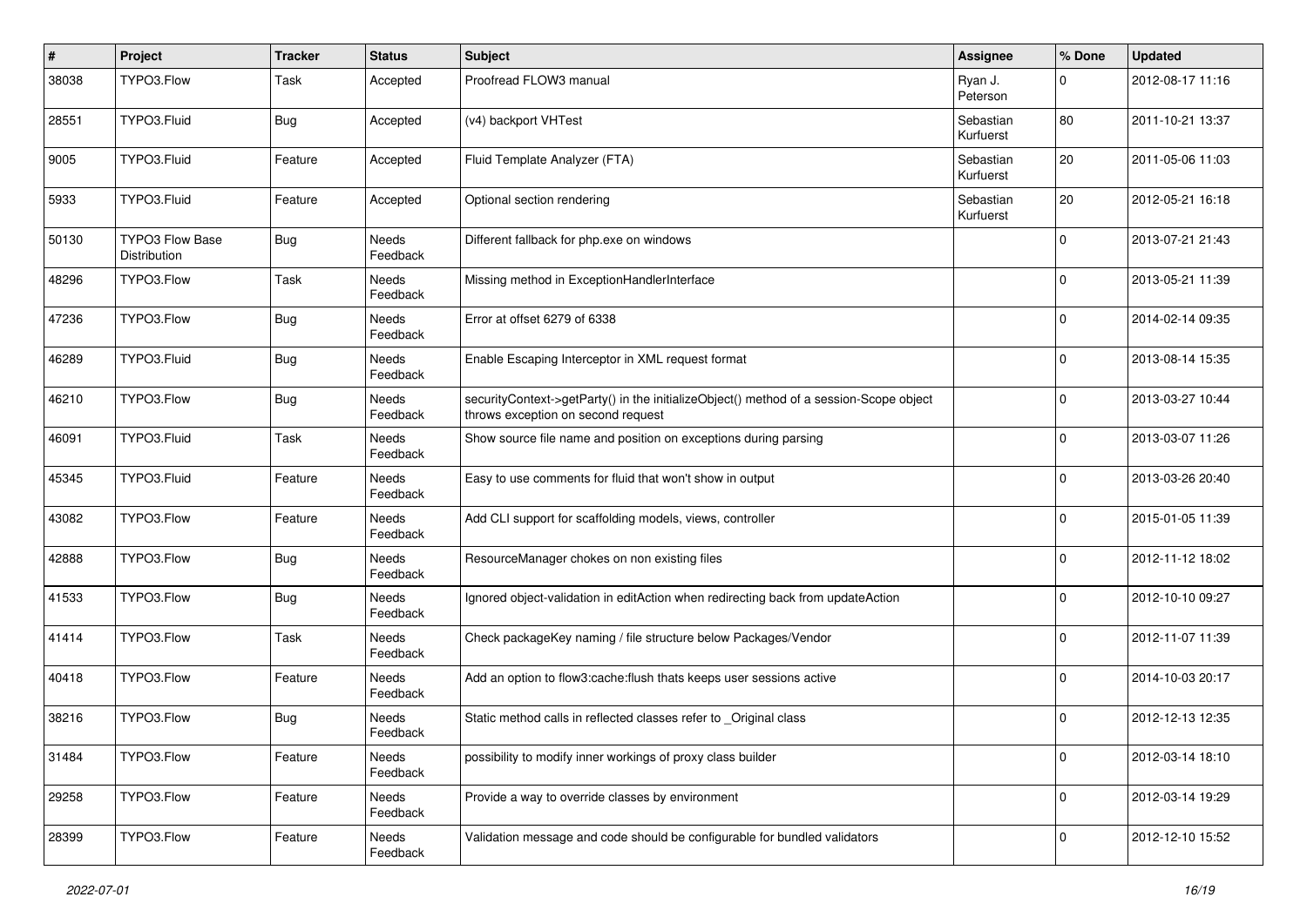| $\sharp$ | Project     | <b>Tracker</b> | <b>Status</b>     | <b>Subject</b>                                                                                               | <b>Assignee</b>       | % Done      | <b>Updated</b>   |
|----------|-------------|----------------|-------------------|--------------------------------------------------------------------------------------------------------------|-----------------------|-------------|------------------|
| 28319    | TYPO3.Flow  | Bug            | Needs<br>Feedback | Access denied will be logged at the wrong location in nested calls                                           |                       | 0           | 2012-03-14 14:52 |
| 27379    | TYPO3.Flow  | Bug            | Needs<br>Feedback | add check to clear the database at tearDown in testing                                                       |                       | $\mathbf 0$ | 2012-03-14 14:41 |
| 11039    | TYPO3.Flow  | Bug            | Needs<br>Feedback | Static object container injects properties to result of factory object                                       |                       | $\mathbf 0$ | 2012-03-14 13:41 |
| 9861     | TYPO3.Flow  | Feature        | Needs<br>Feedback | Leave logging up and running as long as possible                                                             |                       | $\mathbf 0$ | 2012-03-15 10:53 |
| 8989     | TYPO3.Fluid | Feature        | Needs<br>Feedback | Search path for fluid template files                                                                         |                       | $\mathbf 0$ | 2012-03-12 18:10 |
| 3291     | TYPO3.Fluid | Feature        | Needs<br>Feedback | Cacheable viewhelpers                                                                                        |                       | $\mathbf 0$ | 2012-11-29 17:00 |
| 2817     | TYPO3.Flow  | Feature        | Needs<br>Feedback | Provide safeguard for preventing multiple submits of a form                                                  |                       | $\Omega$    | 2013-10-31 13:38 |
| 45851    | TYPO3.Flow  | Feature        | Needs<br>Feedback | Allow referencing environment variables in Settings.yaml                                                     | Adrian Föder          | $\mathbf 0$ | 2013-04-30 14:12 |
| 47339    | TYPO3.Flow  | Feature        | Needs<br>Feedback | Allow RequestHandlers to get the current Request injected                                                    | Alexander Berl        | $\mathbf 0$ | 2013-05-21 13:28 |
| 40824    | TYPO3.Flow  | Bug            | Needs<br>Feedback | Modified action controller methods not detected properly                                                     | Andreas<br>Förthner   | $\mathbf 0$ | 2012-10-01 20:33 |
| 29387    | TYPO3.Flow  | Feature        | Needs<br>Feedback | A token with wrong credentials should throw an exception                                                     | Andreas<br>Förthner   | $\mathbf 0$ | 2011-08-31 15:32 |
| 58862    | TYPO3.Fluid | <b>Bug</b>     | Needs<br>Feedback | FormViewHelper doesn't accept NULL as value for \$arguments                                                  | Bastian<br>Waidelich  | $\mathbf 0$ | 2014-06-04 12:49 |
| 58494    | TYPO3.Flow  | Bug            | Needs<br>Feedback | Inifinite redirects if index.php presents in URI                                                             | Bastian<br>Waidelich  | $\mathbf 0$ | 2014-05-25 11:29 |
| 37302    | TYPO3.Flow  | <b>Bug</b>     | Needs<br>Feedback | NumberValidator                                                                                              | Carsten Bleicker   0  |             | 2013-07-03 08:36 |
| 34134    | TYPO3.Flow  | <b>Bug</b>     | Needs<br>Feedback | PropertyMapper throws unnecessary exception                                                                  | Christian Müller      | $\mathbf 0$ | 2014-02-19 10:14 |
| 33628    | TYPO3.Fluid | Bug            | Needs<br>Feedback | Multicheckboxes (multiselect) for Collections don't work                                                     | Christian Müller      | $\mathbf 0$ | 2012-06-28 10:27 |
| 47858    | TYPO3.Flow  | Bug            | Needs<br>Feedback | Remove .htaccess from Composer Installer Essentials                                                          | Christopher<br>Hlubek | $\mathbf 0$ | 2013-08-14 15:35 |
| 50080    | TYPO3.Flow  | <b>Bug</b>     | Needs<br>Feedback | Broken concept for CLI/Web separation                                                                        | Karsten<br>Dambekalns | $\mathbf 0$ | 2013-08-13 08:42 |
| 40410    | TYPO3.Flow  | <b>Bug</b>     | Needs<br>Feedback | Exception when using Apc, Memcached of Redis cache backend for reflection status<br>and object configuration | Karsten<br>Dambekalns | $\mathbf 0$ | 2012-10-25 15:56 |
| 32607    | TYPO3.Flow  | Feature        | Needs<br>Feedback | Export localized strings for JS consumption                                                                  | Karsten<br>Dambekalns | $\mathbf 0$ | 2013-05-21 13:28 |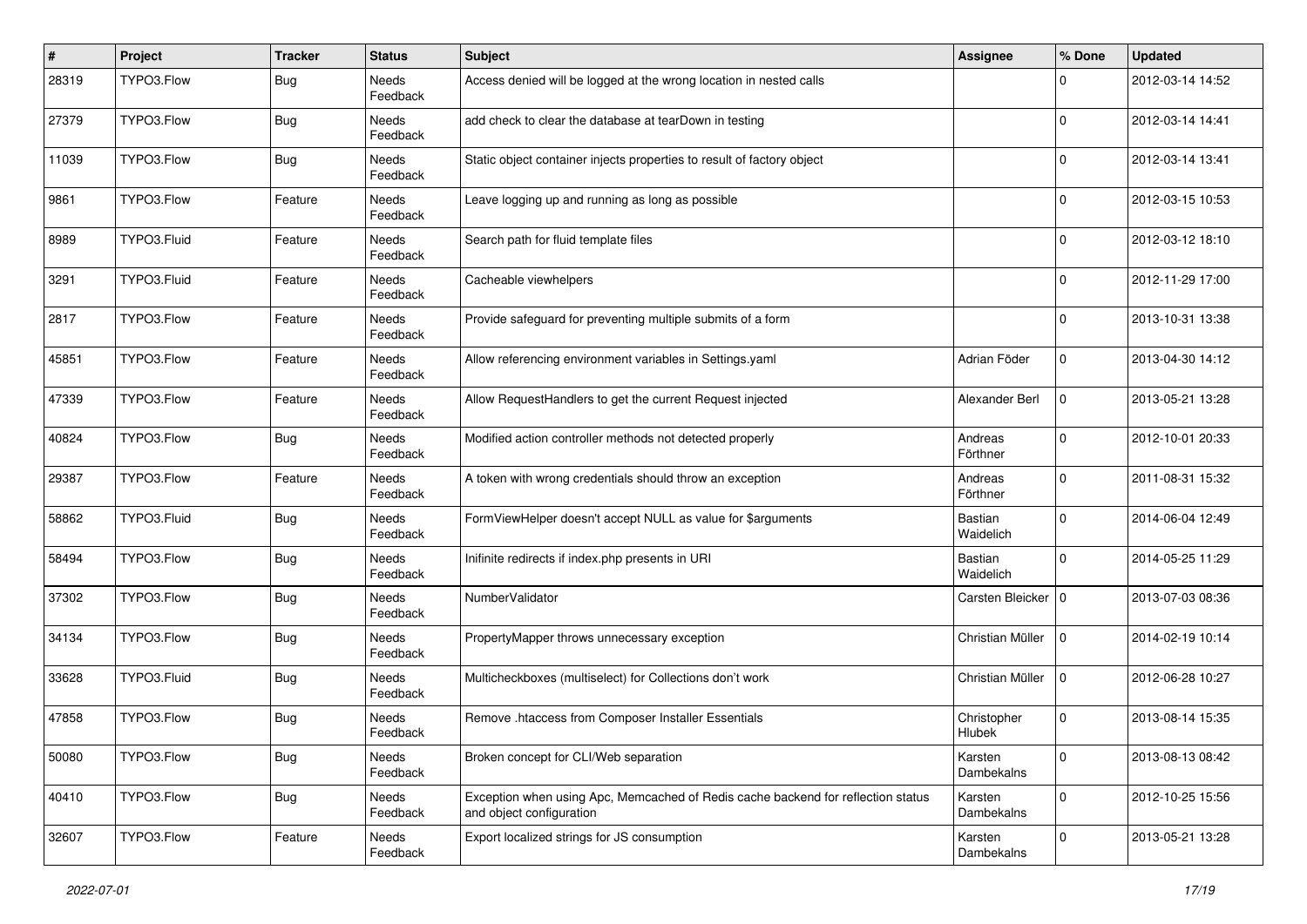| $\sharp$ | Project     | <b>Tracker</b>   | <b>Status</b>       | Subject                                                                               | <b>Assignee</b>             | % Done       | <b>Updated</b>   |
|----------|-------------|------------------|---------------------|---------------------------------------------------------------------------------------|-----------------------------|--------------|------------------|
| 30933    | TYPO3.Flow  | Feature          | Needs<br>Feedback   | Check for unique constraints on add()                                                 | Karsten<br>Dambekalns       | $\mathbf 0$  | 2014-10-01 12:36 |
| 28016    | TYPO3.Flow  | Bug              | Needs<br>Feedback   | Cascade remove of cleared ArrayCollection                                             | Karsten<br>Dambekalns       | $\mathbf 0$  | 2013-02-14 20:46 |
| 27721    | TYPO3.Flow  | Bug              | Needs<br>Feedback   | Permissions of uploaded resources not correct                                         | Karsten<br>Dambekalns       | $\mathbf 0$  | 2012-03-15 10:37 |
| 26943    | TYPO3.Flow  | Feature          | Needs<br>Feedback   | Add i18n support to domain models                                                     | Karsten<br>Dambekalns       | $\mathbf{0}$ | 2013-05-21 13:28 |
| 8491     | TYPO3.Fluid | Task             | Needs<br>Feedback   | link.action and uri.action differ in absolute argument                                | Karsten<br>Dambekalns       | $\mathbf 0$  | 2012-03-07 17:05 |
| 36662    | TYPO3.Fluid | Bug              | Needs<br>Feedback   | Checked state isn't always correct when property is collection                        | Kevin Ulrich<br>Moschallski | $\mathbf 0$  | 2013-08-14 15:39 |
| 28074    | TYPO3.Flow  | Feature          | Needs<br>Feedback   | Provide a shell script that installs Phoenix or FLOW3 from git                        | Markus Bucher               | $\mathbf 0$  | 2012-03-14 14:49 |
| 44203    | TYPO3.Flow  | <b>Bug</b>       | Needs<br>Feedback   | Session implementation is still racy                                                  | Robert Lemke                | $\mathbf 0$  | 2013-08-14 15:35 |
| 3312     | TYPO3.Flow  | Feature          | Needs<br>Feedback   | Allow for easy logging by annotations                                                 | Robert Lemke                | $\mathbf 0$  | 2010-10-20 11:39 |
| 43930    | TYPO3.Flow  | Task             | Needs<br>Feedback   | Remove canRender() completely?!                                                       | Sebastian<br>Kurfuerst      | $\mathbf 0$  | 2012-12-18 15:09 |
| 33394    | TYPO3.Fluid | Feature          | Needs<br>Feedback   | Logical expression parser for BooleanNode                                             | <b>Tobias Liebig</b>        | 90           | 2014-08-14 14:10 |
| 37227    | TYPO3.Flow  | Bug              | On Hold             | securityContext->getParty is not available in widget context                          |                             | $\mathbf 0$  | 2012-06-25 22:14 |
| 31339    | TYPO3.Flow  | Task             | On Hold             | Search                                                                                |                             | $\mathbf 0$  | 2012-06-21 12:17 |
| 27088    | TYPO3.Flow  | <b>Bug</b>       | On Hold             | initializeObject() is called too early when reconstructing entities                   |                             | $\pmb{0}$    | 2013-04-08 17:53 |
| 6601     | TYPO3.Flow  | Task             | On Hold             | Introduce a new roles definition syntax including runtime constraints                 | Andreas<br>Förthner         | $\mathbf 0$  | 2010-10-20 11:39 |
| 27322    | TYPO3.Flow  | Feature          | On Hold             | Add support for Appserver-in-PHP, which could result in much faster executions.       | Christopher<br>Hlubek       | $\mathbf 0$  | 2012-07-09 18:11 |
| 28052    | TYPO3.Flow  | Feature          | On Hold             | Possibility to enable or disable accounts                                             | Julian Kleinhans   60       |              | 2013-05-21 13:28 |
| 35868    | TYPO3.Flow  | Bug              | On Hold             | Unstable condition in Utility\Environment                                             | Karsten<br>Dambekalns       | $\mathbf 0$  | 2012-06-25 22:37 |
| 65424    | TYPO3.Fluid | <sub>i</sub> Bug | Under Review        | SelectViewHelper must respect option(Value Label)Field for arrays                     |                             | 0            | 2015-02-28 22:23 |
| 60095    | TYPO3.Flow  | Feature          | <b>Under Review</b> | LockManager's LockHoldingStackPage should be configurable                             |                             | 0            | 2014-07-07 11:15 |
| 59442    | TYPO3.Flow  | Bug              | <b>Under Review</b> | Composite primary keys including foreign entity don't work                            |                             | 0            | 2014-11-27 09:34 |
| 59366    | TYPO3.Flow  | Bug              | Under Review        | fix* lifecycle callbacks should not be registered for unproxied entities              |                             | 0            | 2014-11-27 09:41 |
| 57541    | TYPO3.Flow  | <b>Bug</b>       | <b>Under Review</b> | Content Security: operands work intrinsically differently in Rewrite and Manual check |                             | 0            | 2014-04-03 09:06 |
| 56856    | TYPO3.Flow  | Bug              | <b>Under Review</b> | <b>Fix StandardView Template</b>                                                      |                             | $\mathbf 0$  | 2015-02-25 11:25 |